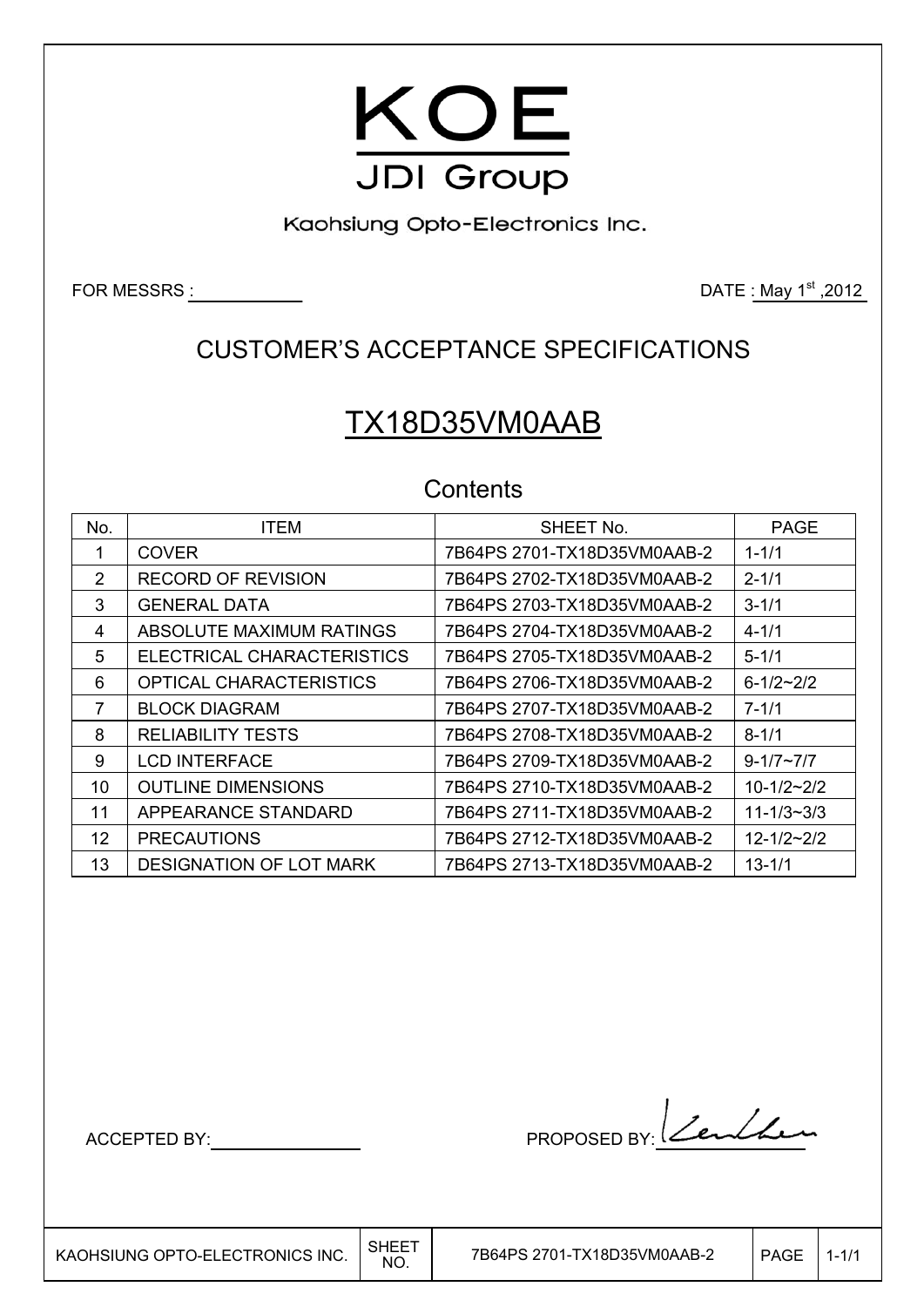|             | 2. RECORD OF REVISION                         |                     |                                                                  |             |           |
|-------------|-----------------------------------------------|---------------------|------------------------------------------------------------------|-------------|-----------|
| <b>DATE</b> | SHEET No.                                     |                     | <b>SUMMARY</b>                                                   |             |           |
| May 01,'12  | All pages                                     |                     | Company name changed:<br>KAOHSIUNG HITACHI ELECTRONICS CO., LTD. |             |           |
|             |                                               |                     | KAOHSIUNG OPTO-ELECTRONICS INC.                                  |             |           |
|             | 7B64PS-2704-<br>TX18D35VM0AAB-2<br>Page 4-1/1 |                     | 4. ABSOLUTE MAXIMUM RATINGS<br>Revised: Note2.                   |             |           |
|             | 7B64PS-2708-<br>TX18D35VM0AAA-3<br>Page 8-1/1 |                     | 8. RELIABILITY TESTS<br><b>Changed: Test Condition Upgraded</b>  |             |           |
|             |                                               |                     |                                                                  |             |           |
|             |                                               |                     |                                                                  |             |           |
|             |                                               |                     |                                                                  |             |           |
|             |                                               |                     |                                                                  |             |           |
|             |                                               |                     |                                                                  |             |           |
|             | KAOHSIUNG OPTO-ELECTRONICS INC.               | <b>SHEET</b><br>NO. | 7B64PS 2702-TX18D35VM0AAB-2                                      | <b>PAGE</b> | $2 - 1/1$ |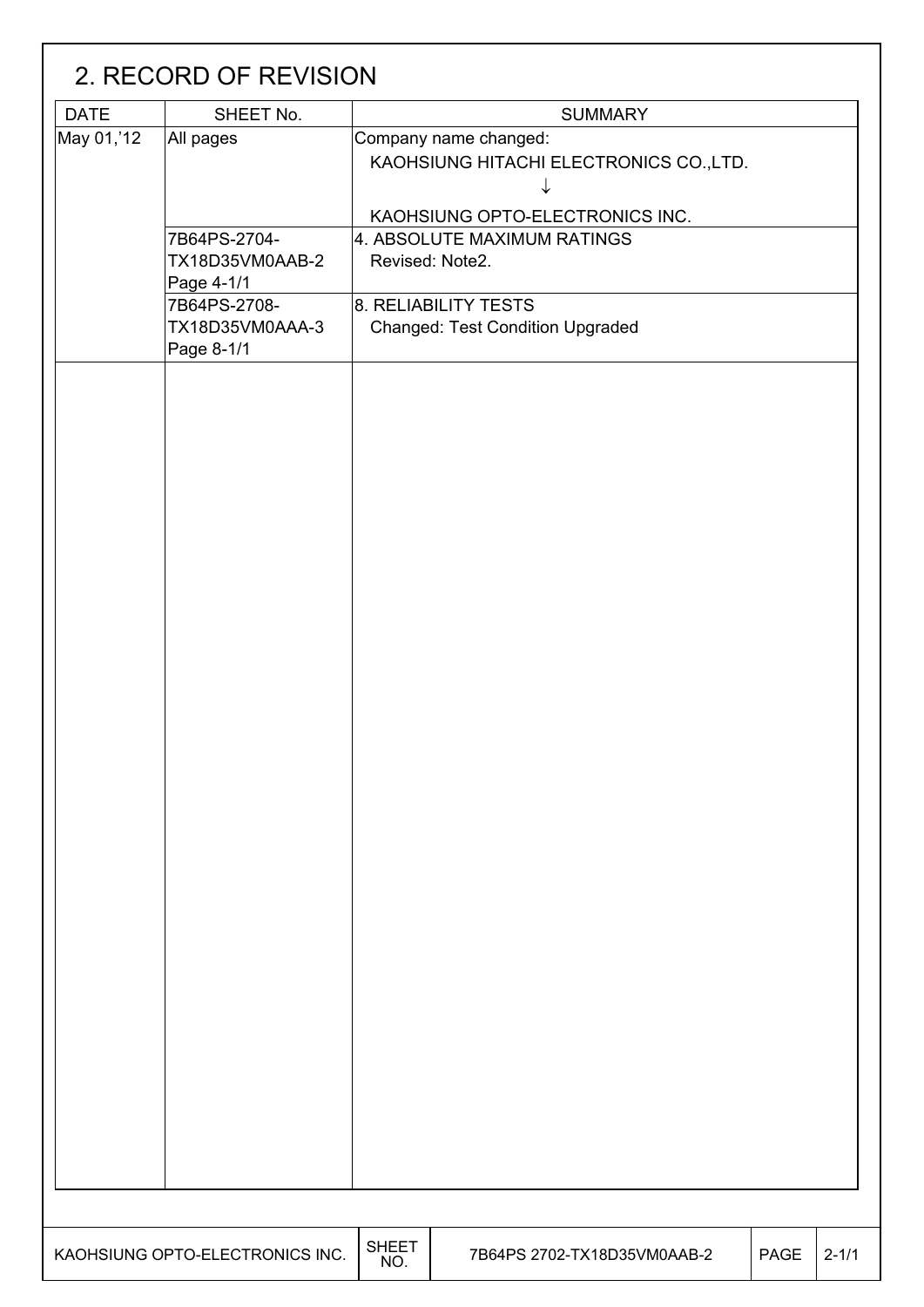# 3. GENERAL DATA

### 3.1 DISPLAY FEATURES

This module is a 7" WVGA of 16:9 format amorphous silicon TFT. The pixel format is vertical stripe and sub pixels are arranged as R (red), G (green), B (blue) sequentially. This display is RoHS compliant, COG (chip on glass) technology and LED backlight are applied on this display.

| Part Name                      | TX18D35VM0AAB                                |
|--------------------------------|----------------------------------------------|
| <b>Module Dimensions</b>       | 165.0(W) mm x 104.0(H) mm x 12.8 (D) mm typ. |
| <b>LCD Active Area</b>         | 152.4(W) mm x 91.44(H) mm                    |
| <b>Pixel Pitch</b>             | $0.1905(W)$ mm x 0.1905 (H) mm               |
| Resolution                     | 800 x 3(RGB)(W) x 480(H) dots                |
| <b>Color Pixel Arrangement</b> | R, G, B Vertical stripe                      |
| LCD Type                       | Transmissive Color TFT; Normally Black       |
| Display Type                   | <b>Active Matrix</b>                         |
| Number of Colors               | 262k Colors                                  |
| <b>Backlight</b>               | 18 LEDs (3 series x 6)                       |
| Weight                         | 280 typ. (g)                                 |
| Interface                      | C-MOS; 6-bit RGB; 40 pins                    |
| Power Supply Voltage           | 3.3V for LCD; 12V for Backlight              |
| <b>Power Consumption</b>       | 1.55W for LCD; 6W for Backlight              |
| <b>Viewing Direction</b>       | Super Wide Version (In-Plane Switching)      |

| KAOHSIUNG OPTO-ELECTRONICS INC. | SHEE <sup>-</sup><br>NO. | 7B64PS 2703-TX18D35VM0AAB-2 | PAGE | $3 - 1/1$ |
|---------------------------------|--------------------------|-----------------------------|------|-----------|
|---------------------------------|--------------------------|-----------------------------|------|-----------|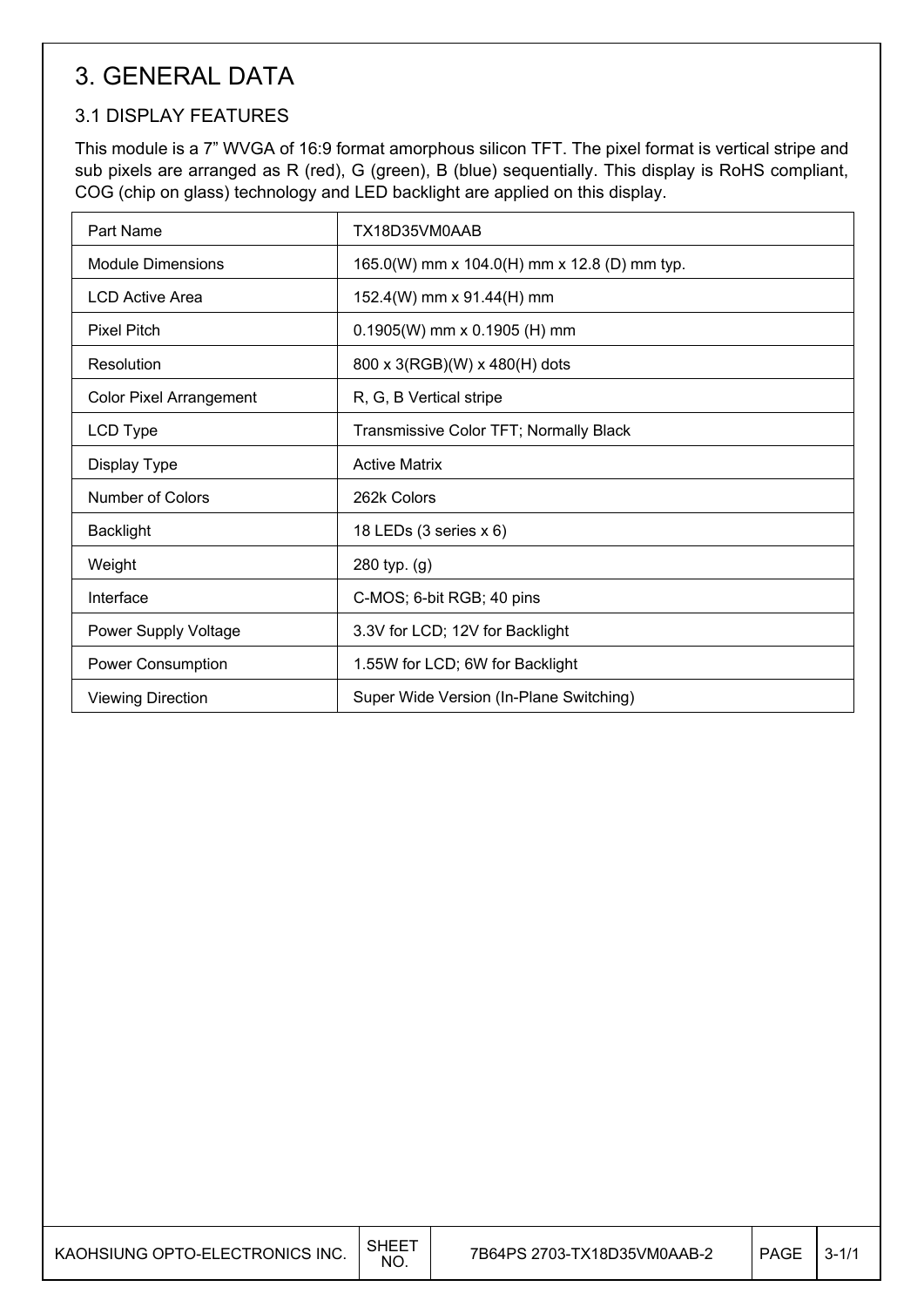# 4. ABSOLUTE MAXIMUM RATINGS

| Item                           | Symbol | Min.                     | Max.      | Unit         | Remarks                      |
|--------------------------------|--------|--------------------------|-----------|--------------|------------------------------|
| <b>Supply Voltage</b>          | VDD    | $-0.3$                   | 3.6       |              |                              |
| Input Voltage of Logic         | VI     | $-0.3$                   | $VDD+0.3$ |              | Note 1                       |
| <b>Operating Temperature</b>   | Top    | $-30$                    | 80        | $^{\circ}$ C | Note 2                       |
| Storage Temperature            | Tst    | $-40$                    | 90        | $^{\circ}$ C | Note 2                       |
| <b>Backlight Input Voltage</b> | VLED   | $\overline{\phantom{0}}$ | 15        |              | $\qquad \qquad \blacksquare$ |

Note 1: The rating is defined for the signal voltages of the interface such as DCLK, DTMG, and RGB data bus.

- Note 2: The maximum rating is defined as above based on the chamber temperature, which might be different from ambient temperature after assembling the panel into the application. Moreover, some temperature-related phenomenon as below needed to be noticed:
	- Background color, contrast and response time would be different in temperatures other than  $25^{\circ}$ C.
	- Operating under high temperature will shorten LED lifetime.

| KAOHSIUNG OPTO-ELECTRONICS INC. | <b>SHEET</b><br><b>NO</b> | 7B64PS 2704-TX18D35VM0AAB-2 | <b>PAGE</b> | $4 - 1/1$ |
|---------------------------------|---------------------------|-----------------------------|-------------|-----------|
|---------------------------------|---------------------------|-----------------------------|-------------|-----------|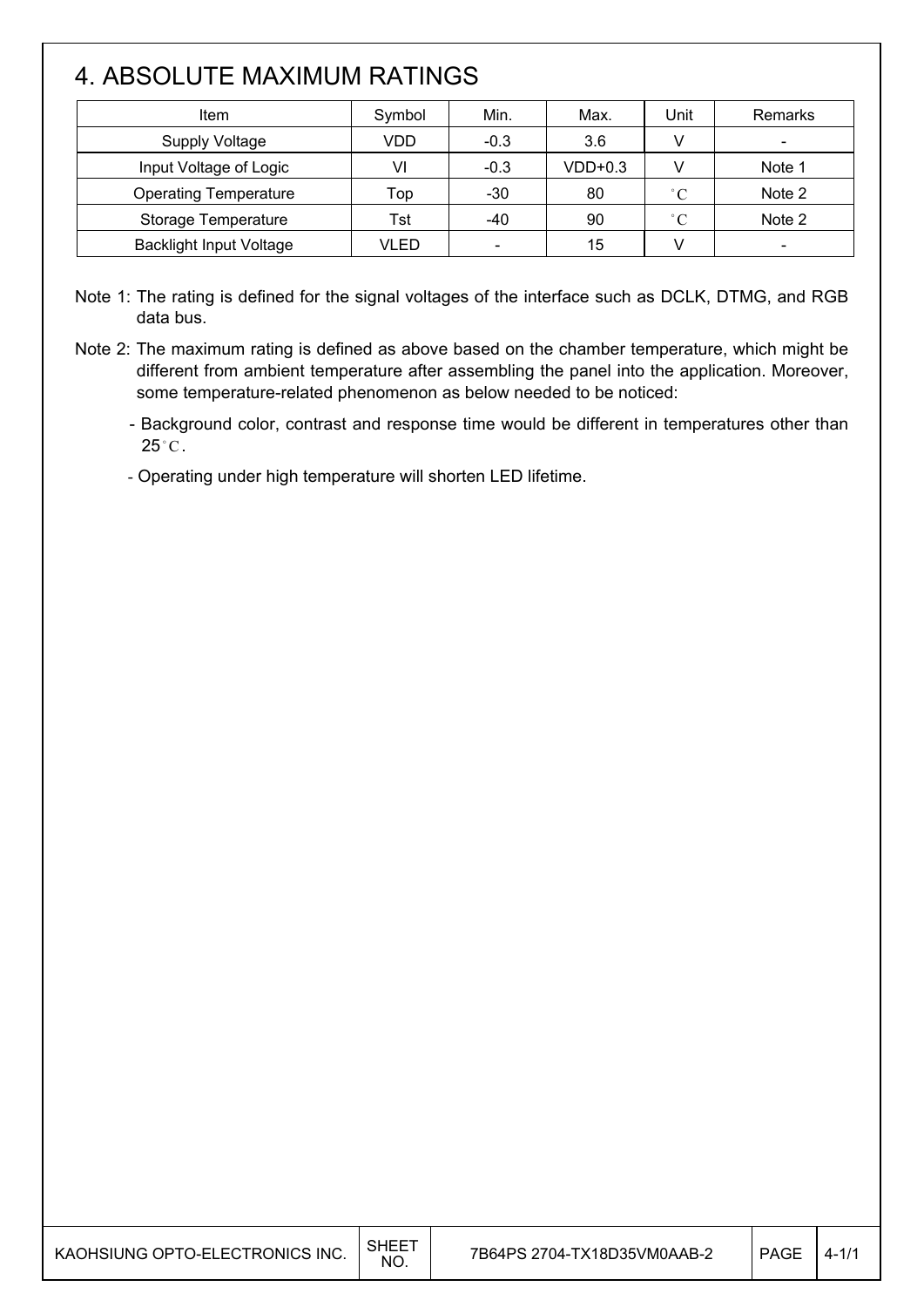# 5. ELECTRICAL CHARACTERISTICS

### 5.1 LCD CHARACTERISTICS

 $T_a = 25 °C$ , VSS = 0V

| Item                        | Symbol                     | Condition                    | Min.   | Typ.                         | Max.      | Unit       | <b>Remarks</b>               |
|-----------------------------|----------------------------|------------------------------|--------|------------------------------|-----------|------------|------------------------------|
| Power Supply Voltage        | VDD                        | $\overline{\phantom{0}}$     | 3.0    | 3.3                          | 3.6       | V          | $\overline{\phantom{a}}$     |
|                             |                            | "H" level                    | 0.7VDD | $\qquad \qquad \blacksquare$ | $VDD+0.3$ |            |                              |
| Input Voltage of Logic      | VI                         | "L" level                    | $-0.3$ | $\overline{\phantom{a}}$     | 0.25VDD   | V          | Note 1                       |
| <b>Power Supply Current</b> | <b>IDD</b>                 | VDD=3.3V                     | 440    | 470                          | 500       | mA         | Note 2                       |
| <b>Vsync Frequency</b>      | $J_{v}$                    | $\overline{\phantom{a}}$     | 47     | 60                           | 75        | Hz         | -                            |
| <b>Hsync Frequency</b>      | $f_{\scriptscriptstyle H}$ |                              | 16.7   | 31.5                         | 41.7      | <b>KHz</b> |                              |
| <b>CLK Frequency</b>        | CLK                        | $\qquad \qquad \blacksquare$ | 30.0   | 33.0                         | 36.0      | MHz        | $\qquad \qquad \blacksquare$ |

Note 1: The rating is defined for the signal voltages of the interface such as DTMG, DCLK and RGB data bus.

Note 2: An all white check pattern is used when measuring IDD.  $f<sub>v</sub>$  is set to 60 Hz.

Note 3: 1.0A fuse is applied in the module for IDD. For display activation and protection purpose, power supply is recommended larger than 2.5A to start the display and break fuse once any short circuit occurred.

### 5.2 BACKLIGHT CHARACTERISTICS

| 9.2 DAUNLIUM UMARAUTERISTIUS |             |                   |      |      |      |      | $T_a = 25$ °C |
|------------------------------|-------------|-------------------|------|------|------|------|---------------|
| Item                         | Symbol      | Condition         | Min. | Typ. | Max. | Unit | Remarks       |
| <b>LED Input Voltage</b>     | VLED        |                   | 11.7 | 12   | 12.3 |      | Note1         |
| LED Forward Current          |             | 0V; 0% duty       | 490  | 500  | 510  |      |               |
| (Dim Control)                | <b>ILED</b> | 3.3VDC; 100% duty | 34   | 40   | 46   | mA   | Note 2        |
| LED lifetime                 |             | 500 mA            |      | 70K  | -    | hrs  | Note 3        |

- Note 1: As Fig. 5.1 shown, LED current is constant, 500 mA, controlled by the LED driver when applying 12V VLED.
- Note 2: Dimming function can be obtained by applying DC voltage or PWM signal from the display interface CN1. The recommended PWM signal is  $1K \sim 10K$  Hz with 3.3V amplitude.
- Note 3: The estimated lifetime is specified as the time to reduce 50% brightness by applying 500 mA at  $25\degree{\rm C}$  .

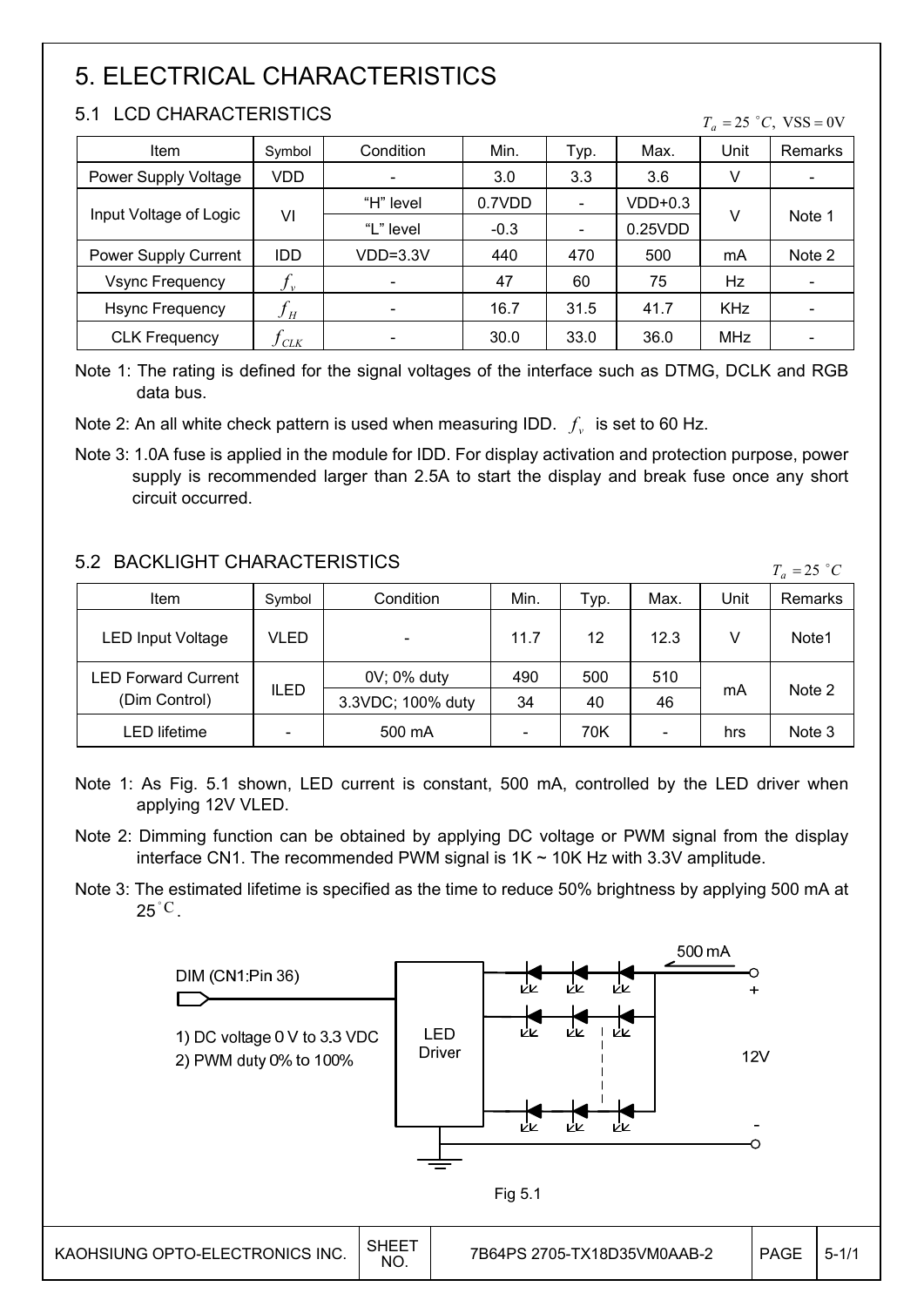# 6. OPTICAL CHARACTERISTICS

The optical characteristics are measured based on the conditions as below:

- Supplying the signals and voltages defined in the section of electrical characteristics.
- The backlight unit needs to be turned on for 15 minutes.
- The ambient temperature is  $25^{\circ}$ C.
- In the dark room around 500~1000 lx, the equipment has been set for the measurements as shown in Fig 6.1.

|                                     |                      |                          |                                          |                          |      |      | $T_a = 25 °C, f_v = 60 Hz, VDD = 3.3 V$ |         |
|-------------------------------------|----------------------|--------------------------|------------------------------------------|--------------------------|------|------|-----------------------------------------|---------|
| Item                                |                      | Symbol                   | Condition                                | Min.                     | Typ. | Max. | Unit                                    | Remarks |
| <b>Brightness of White</b>          |                      | $\overline{\phantom{a}}$ | $\phi = 0^{\circ}, \theta = 0^{\circ}$ , | 640                      | 800  |      | $\text{cd/m}^2$                         | Note 1  |
| <b>Brightness Uniformity</b>        |                      | $\overline{\phantom{a}}$ | $ILED = 80$                              | 70                       |      |      | $\%$                                    | Note 2  |
| <b>Contrast Ratio</b>               |                      | CR                       | mA/series                                | $\blacksquare$           | 600  |      | $\overline{\phantom{0}}$                | Note 3  |
| Response Time<br>(Rising + Falling) |                      | $T_r + T_f$              | $\phi = 0^{\circ}, \theta = 0^{\circ}$   |                          |      | 45   | ms                                      | Note 4  |
|                                     |                      | $\theta$ x               | $\phi = 0^\circ$ , CR $\geq 10$          | $\overline{\phantom{a}}$ | 85   |      |                                         |         |
|                                     |                      | $\theta x'$              | $\phi = 180^\circ$ , CR $\geq 10$        |                          | 85   |      |                                         |         |
|                                     | <b>Viewing Angle</b> |                          | $\phi = 90^{\circ}$ , CR $\geq 10$       |                          | 85   |      | Degree                                  | Note 5  |
|                                     |                      | $\theta$ y'              | $\phi = 270^\circ$ , CR $\geq 10$        |                          | 85   |      |                                         |         |
|                                     |                      | X                        |                                          | 0.55                     | 0.60 | 0.65 |                                         |         |
|                                     | Red                  | Y                        |                                          | 0.31                     | 0.36 | 0.41 |                                         |         |
|                                     |                      | X                        |                                          | 0.31                     | 0.36 | 0.41 |                                         |         |
| Color                               | Green                | Y                        |                                          | 0.54                     | 0.59 | 0.64 |                                         |         |
| Chromaticity                        |                      | X                        | $\phi = 0^{\circ}, \theta = 0^{\circ}$   | 0.10                     | 0.15 | 0.20 |                                         | Note 6  |
|                                     | <b>Blue</b>          | Y                        |                                          | 0.07                     | 0.12 | 0.17 |                                         |         |
|                                     |                      | X                        |                                          | 0.27                     | 0.32 | 0.37 |                                         |         |
|                                     | White                | Y                        |                                          | 0.29                     | 0.34 | 0.39 |                                         |         |

Note 1: The brightness is measured from the panel center point, P5 in Fig. 6.2, for the typical value.

Note 2: The brightness uniformity is calculated by the equation as below:

Brightness uniformity  $=\dfrac{\mathsf{Min}.\mathsf{Brightness}}{\mathsf{Max}.\mathsf{Brightness}}\times\mathsf{100\%}$ 

, which is based on the brightness values of the 9 points measured by BM-5 as shown in Fig. 6.2.

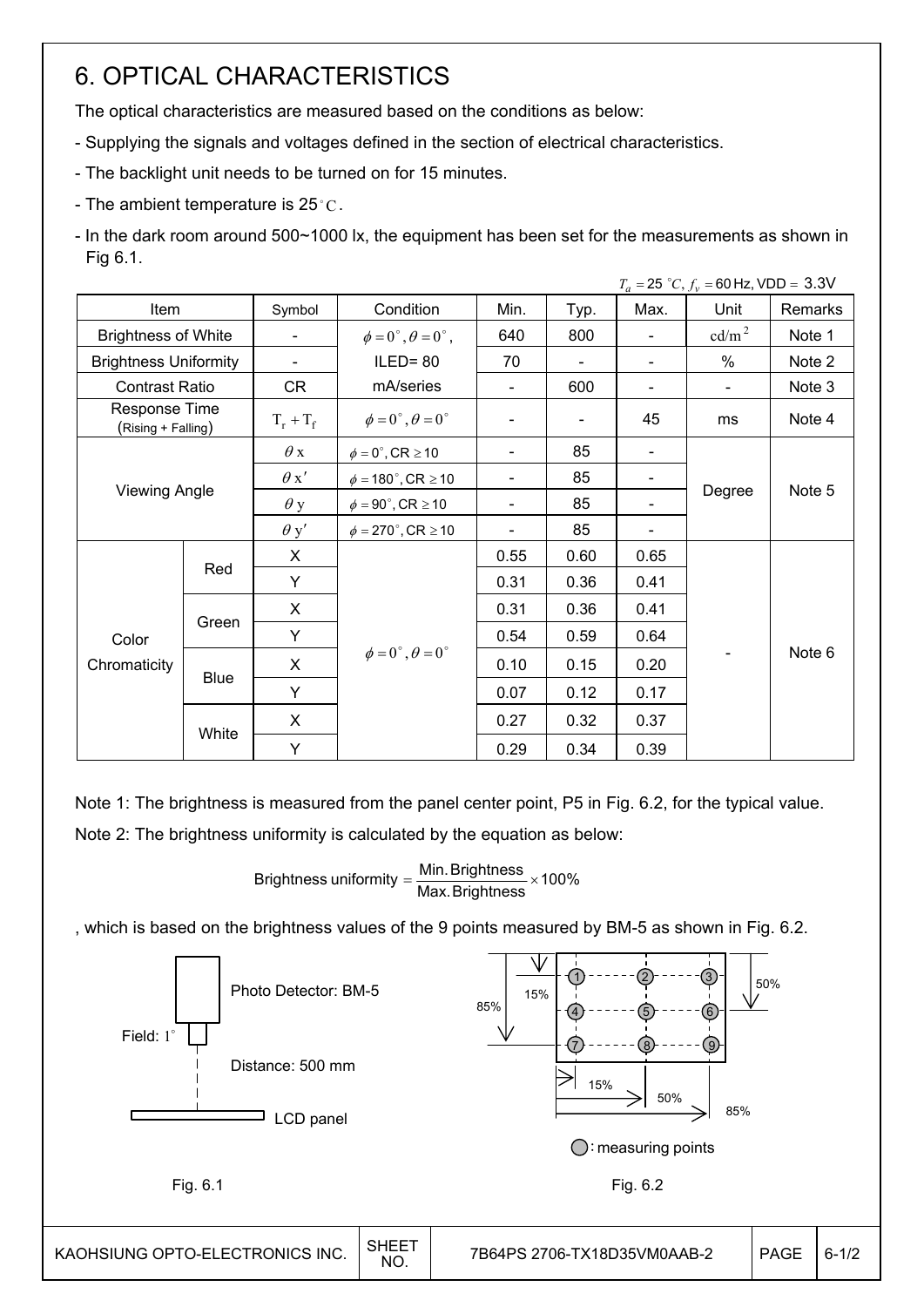Note 3: The Contrast Ratio is measured from the center point of the panel, P5, and defined as the following equation:

> Brightness of Black  $CR =$ Brightness of White

Note 4: The definition of response time is shown in Fig. 6.3. The rising time is the period from 10% brightness to 90% brightness when the data is from black to white. Oppositely, Falling time is the period from 90% brightness rising to 10% brightness.



Note 5: The definition of viewing angle is shown in Fig. 6.4. Angle  $\phi$  is used to represent viewing directions, for instance,  $\phi = 270^\circ$  means 6 o'clock, and  $\phi = 0^\circ$  means 3 o'clock. Moreover, angle  $\theta$  is used to represent viewing angles from axis Z toward plane XY.

 The display is super wide viewing angle version, so that the best optical performance can be obtained from every viewing direction.





Note 6: The color chromaticity is measured from the center point of the panel, P5, as shown in Fig. 6.2.

| KAOHSIUNG OPTO-ELECTRONICS INC. | SHEE <sup>T</sup><br><b>NO</b> | 7B64PS 2706-TX18D35VM0AAB-2 | <b>PAGE</b> | $6 - 21$ |
|---------------------------------|--------------------------------|-----------------------------|-------------|----------|
|---------------------------------|--------------------------------|-----------------------------|-------------|----------|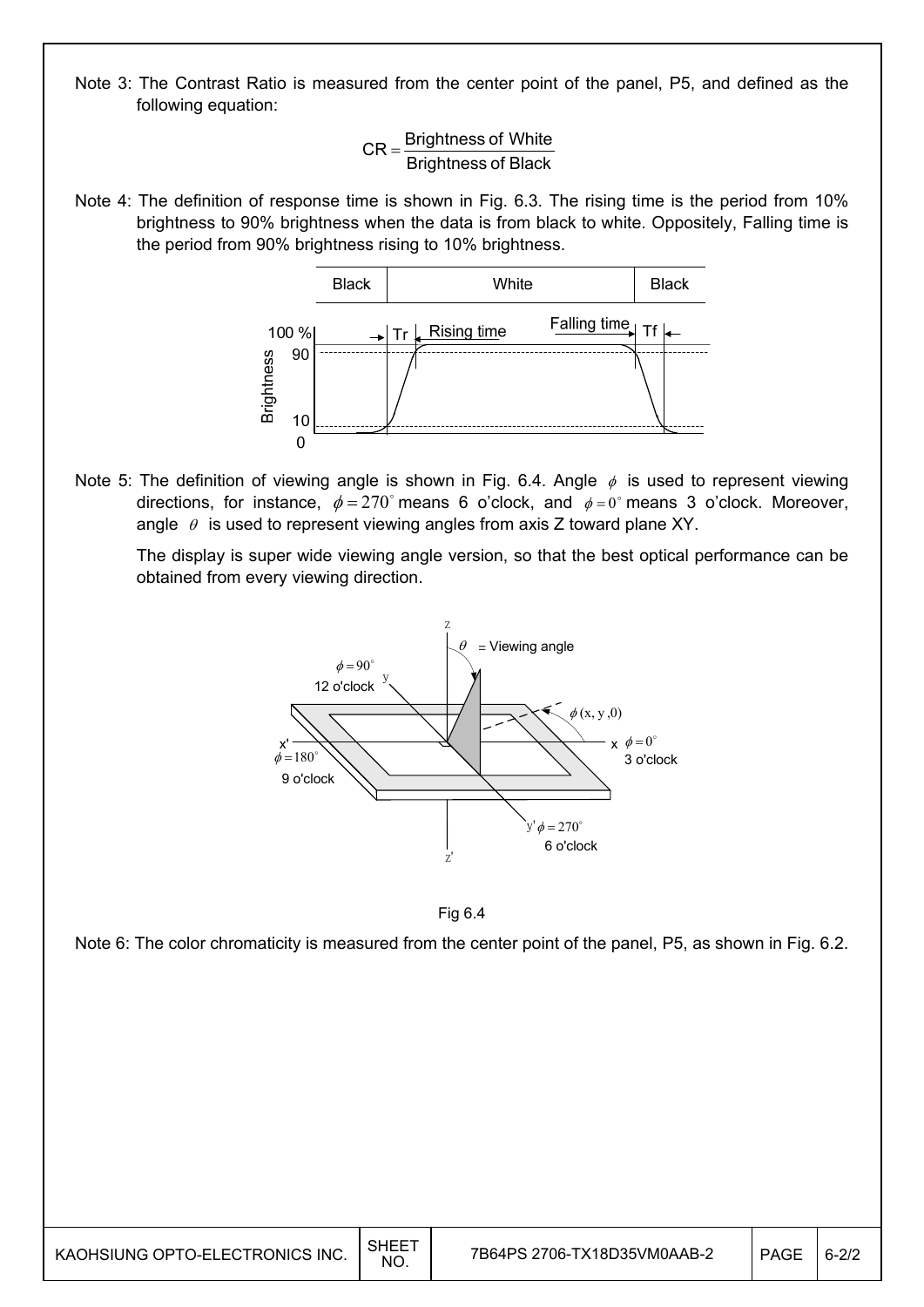

Note1: Signals are DCLK, DTMG, and RGB data bus.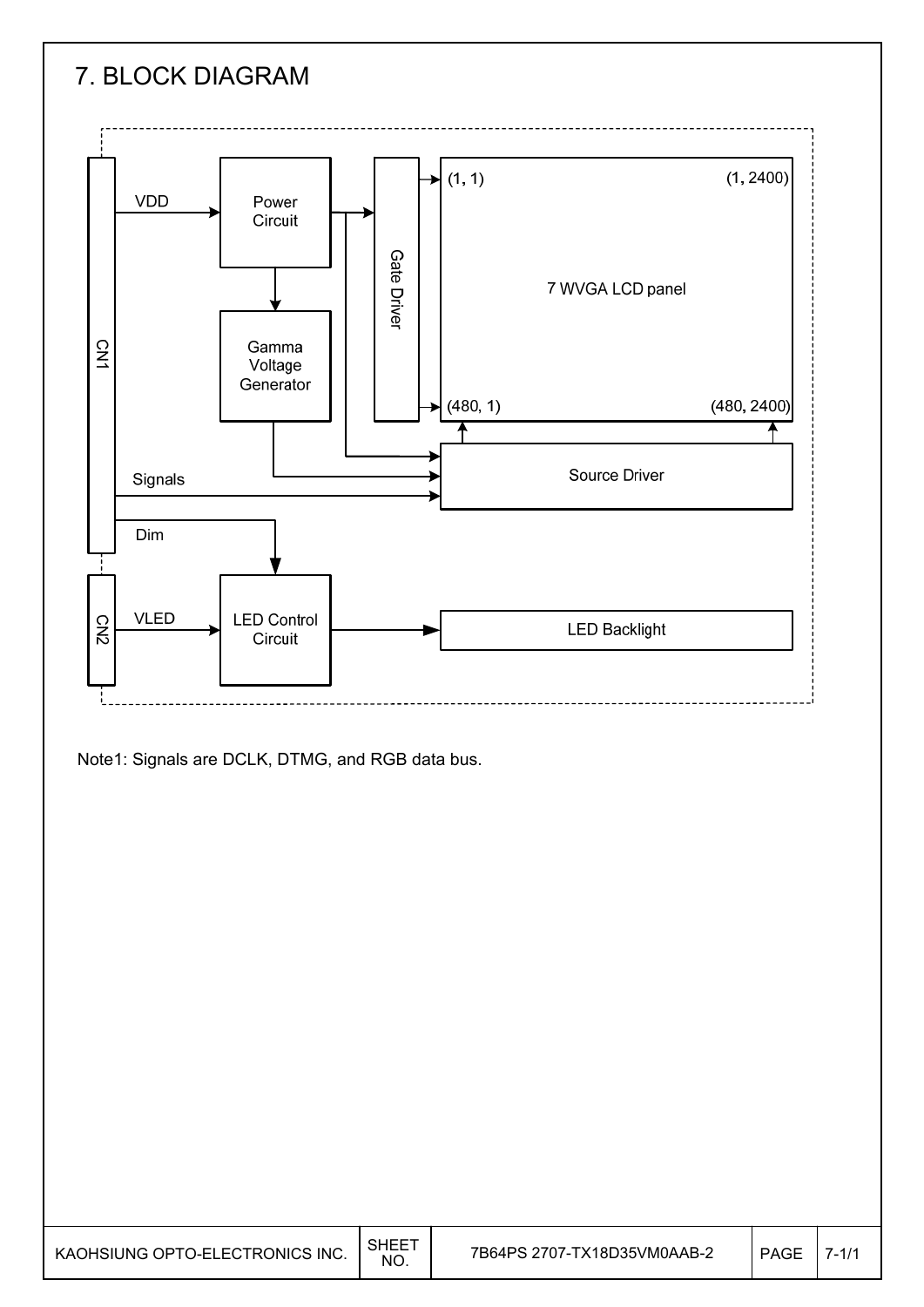# 8. RELIABILITY TESTS

| <b>Test Item</b>                                                                       | Condition                                                                                                                              |                         |  |  |
|----------------------------------------------------------------------------------------|----------------------------------------------------------------------------------------------------------------------------------------|-------------------------|--|--|
| <b>High Temperature</b>                                                                | 1) Operating<br>2) 80 $^{\circ}$ C                                                                                                     | 500 hrs                 |  |  |
| Low Temperature                                                                        | 1) Operating<br>2) -30 $^{\circ}$ C                                                                                                    | 500 hrs                 |  |  |
| <b>High Temperature</b>                                                                | 1) Storage<br>2) $90^{\circ}$ C                                                                                                        | 500 hrs                 |  |  |
| Low Temperature                                                                        | 1) Storage<br>2) -40 $^{\circ}$ C                                                                                                      | 500 hrs                 |  |  |
| <b>Heat Cycle</b>                                                                      | 1) Operating<br>2) $-30\degree C \leftrightarrow 80\degree C$<br>3) 3hrs~1hr~3hrs                                                      | 500 hrs                 |  |  |
| <b>Thermal Shock</b>                                                                   | 1) Non-Operating<br>2) -35 $^{\circ}$ C $\leftrightarrow$ 85 $^{\circ}$ C<br>3) 0.5 hr ↔ 0.5 hr                                        | 500 hrs                 |  |  |
| High Temperature &<br>Humidity                                                         | 1) Operating<br>2) 40°C & 85%RH<br>3) Without condensation<br>(Note4)                                                                  | 500 hrs                 |  |  |
| 1) Non-Operating<br>2) $10 - 200$ Hz<br>Vibration<br>3)5G<br>4) X, Y, and Z directions |                                                                                                                                        | 1 hr for each direction |  |  |
| <b>Mechanical Shock</b>                                                                | 1) Non-Operating<br>2) 10 ms<br>3) 80G<br>4) $\pm$ X, $\pm$ Y and $\pm$ Z directions                                                   | Once for each direction |  |  |
| <b>ESD</b>                                                                             | 1) Operating<br>2) Tip: 150 pF, 330 $\Omega$<br>3) Air discharge for glass: ± 12KV<br>4) Contact discharge for metal frame: $\pm$ 15KV |                         |  |  |

Note 1: Display functionalities are inspected under the conditions defined in the specification after the reliability tests.

Note 2: The display is not guaranteed for use in corrosive gas environments.

- Note 3: All pins of LCD interface(CN1) have been tested by  $\pm$  100V contact discharge of ESD under non-operating condition.
- Note 4: Under the condition of high temperature & humidity, if the temperature is higher than 40 $\degree$ C, the humidity needs to be reduced as Fig. 8.1 shown.

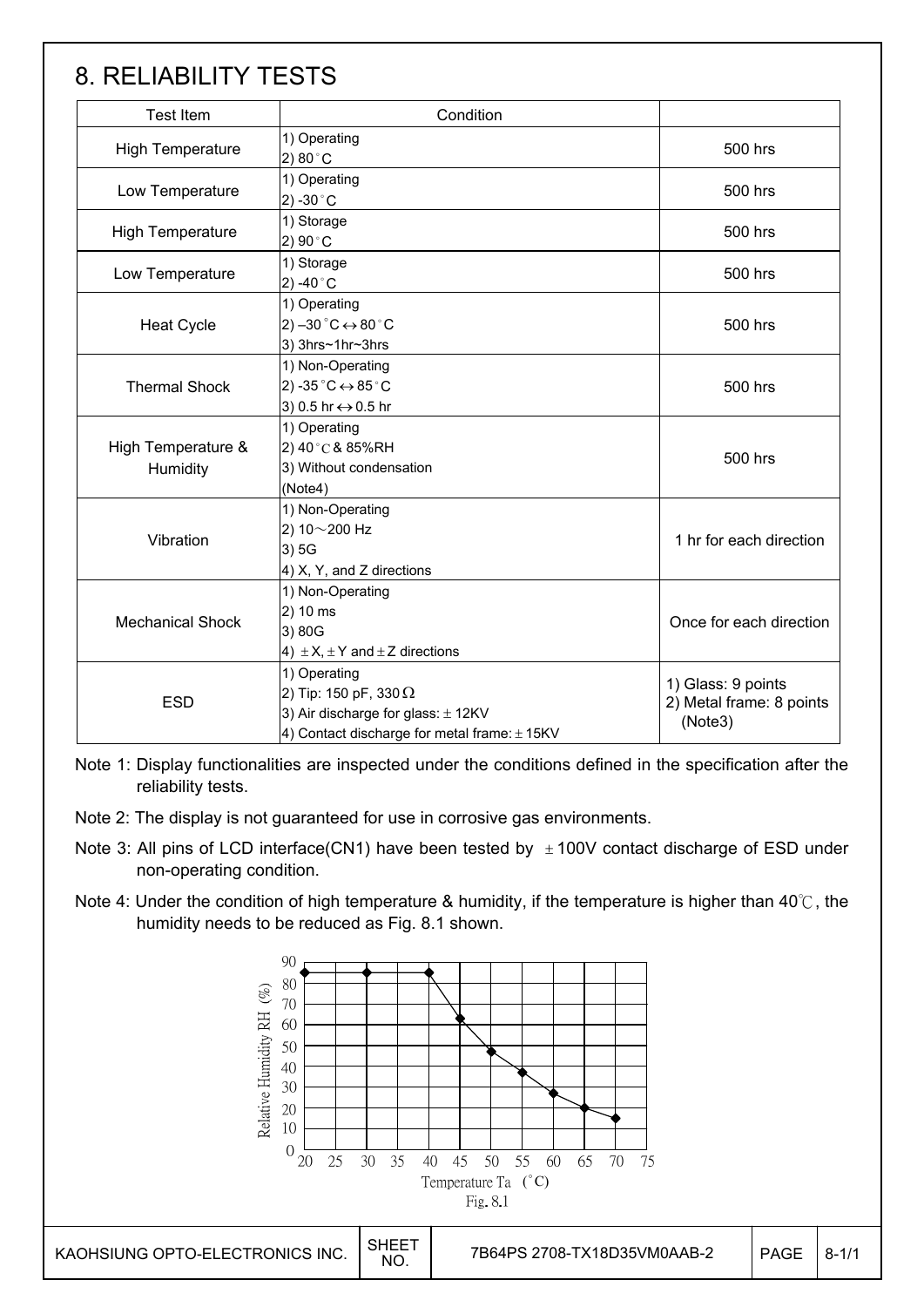# 9. LCD INTERFACE

### 9.1 INTERFACE PIN CONNECTIONS

The display interface connector (CN1) is FA5S040HP1R3000(JAE), and Pin assignment is as below:

| Symbol     | Signal                                                                                                                                                                                                                                                                                                                                                                                                                                                                                                                  |  |  |
|------------|-------------------------------------------------------------------------------------------------------------------------------------------------------------------------------------------------------------------------------------------------------------------------------------------------------------------------------------------------------------------------------------------------------------------------------------------------------------------------------------------------------------------------|--|--|
|            | Power Supply for Logic                                                                                                                                                                                                                                                                                                                                                                                                                                                                                                  |  |  |
|            | L/R scan direction (Low: normal, High: Reverse)                                                                                                                                                                                                                                                                                                                                                                                                                                                                         |  |  |
|            |                                                                                                                                                                                                                                                                                                                                                                                                                                                                                                                         |  |  |
|            | U/D scan direction (Low: normal, High: Reverse)                                                                                                                                                                                                                                                                                                                                                                                                                                                                         |  |  |
|            | No Connection                                                                                                                                                                                                                                                                                                                                                                                                                                                                                                           |  |  |
|            | Timing Signal for Data                                                                                                                                                                                                                                                                                                                                                                                                                                                                                                  |  |  |
|            | <b>GND</b>                                                                                                                                                                                                                                                                                                                                                                                                                                                                                                              |  |  |
|            | Dot Clock                                                                                                                                                                                                                                                                                                                                                                                                                                                                                                               |  |  |
|            | <b>GND</b>                                                                                                                                                                                                                                                                                                                                                                                                                                                                                                              |  |  |
|            | No Connection                                                                                                                                                                                                                                                                                                                                                                                                                                                                                                           |  |  |
|            | <b>GND</b>                                                                                                                                                                                                                                                                                                                                                                                                                                                                                                              |  |  |
|            |                                                                                                                                                                                                                                                                                                                                                                                                                                                                                                                         |  |  |
|            | <b>Blue Data</b>                                                                                                                                                                                                                                                                                                                                                                                                                                                                                                        |  |  |
|            |                                                                                                                                                                                                                                                                                                                                                                                                                                                                                                                         |  |  |
|            | <b>GND</b>                                                                                                                                                                                                                                                                                                                                                                                                                                                                                                              |  |  |
|            |                                                                                                                                                                                                                                                                                                                                                                                                                                                                                                                         |  |  |
|            | <b>Blue Data</b>                                                                                                                                                                                                                                                                                                                                                                                                                                                                                                        |  |  |
|            |                                                                                                                                                                                                                                                                                                                                                                                                                                                                                                                         |  |  |
|            | <b>GND</b>                                                                                                                                                                                                                                                                                                                                                                                                                                                                                                              |  |  |
|            |                                                                                                                                                                                                                                                                                                                                                                                                                                                                                                                         |  |  |
|            | Green Data                                                                                                                                                                                                                                                                                                                                                                                                                                                                                                              |  |  |
|            | <b>GND</b>                                                                                                                                                                                                                                                                                                                                                                                                                                                                                                              |  |  |
|            |                                                                                                                                                                                                                                                                                                                                                                                                                                                                                                                         |  |  |
|            | Green Data                                                                                                                                                                                                                                                                                                                                                                                                                                                                                                              |  |  |
|            |                                                                                                                                                                                                                                                                                                                                                                                                                                                                                                                         |  |  |
|            | <b>GND</b>                                                                                                                                                                                                                                                                                                                                                                                                                                                                                                              |  |  |
|            |                                                                                                                                                                                                                                                                                                                                                                                                                                                                                                                         |  |  |
|            | <b>Red Data</b>                                                                                                                                                                                                                                                                                                                                                                                                                                                                                                         |  |  |
|            |                                                                                                                                                                                                                                                                                                                                                                                                                                                                                                                         |  |  |
|            | <b>GND</b>                                                                                                                                                                                                                                                                                                                                                                                                                                                                                                              |  |  |
|            |                                                                                                                                                                                                                                                                                                                                                                                                                                                                                                                         |  |  |
|            | Red Data                                                                                                                                                                                                                                                                                                                                                                                                                                                                                                                |  |  |
|            |                                                                                                                                                                                                                                                                                                                                                                                                                                                                                                                         |  |  |
|            | <b>GND</b>                                                                                                                                                                                                                                                                                                                                                                                                                                                                                                              |  |  |
| <b>DIM</b> | NOTE A                                                                                                                                                                                                                                                                                                                                                                                                                                                                                                                  |  |  |
| NC         | No Connection                                                                                                                                                                                                                                                                                                                                                                                                                                                                                                           |  |  |
| NC         | No Connection                                                                                                                                                                                                                                                                                                                                                                                                                                                                                                           |  |  |
| NC         | No Connection                                                                                                                                                                                                                                                                                                                                                                                                                                                                                                           |  |  |
| NC         | No Connection                                                                                                                                                                                                                                                                                                                                                                                                                                                                                                           |  |  |
|            | <b>VDD</b><br><b>VDD</b><br>L/R<br>U/D<br><b>NC</b><br><b>DTMG</b><br><b>VSS</b><br><b>DCLK</b><br><b>VSS</b><br>NC<br><b>VSS</b><br>B <sub>5</sub><br><b>B4</b><br>B <sub>3</sub><br><b>VSS</b><br>B <sub>2</sub><br><b>B1</b><br>B <sub>0</sub><br><b>VSS</b><br>G <sub>5</sub><br>G4<br>G <sub>3</sub><br><b>VSS</b><br>G <sub>2</sub><br>G <sub>1</sub><br>G <sub>0</sub><br><b>VSS</b><br>R <sub>5</sub><br>R <sub>4</sub><br>R <sub>3</sub><br><b>VSS</b><br>R2<br>R <sub>1</sub><br>R <sub>0</sub><br><b>VSS</b> |  |  |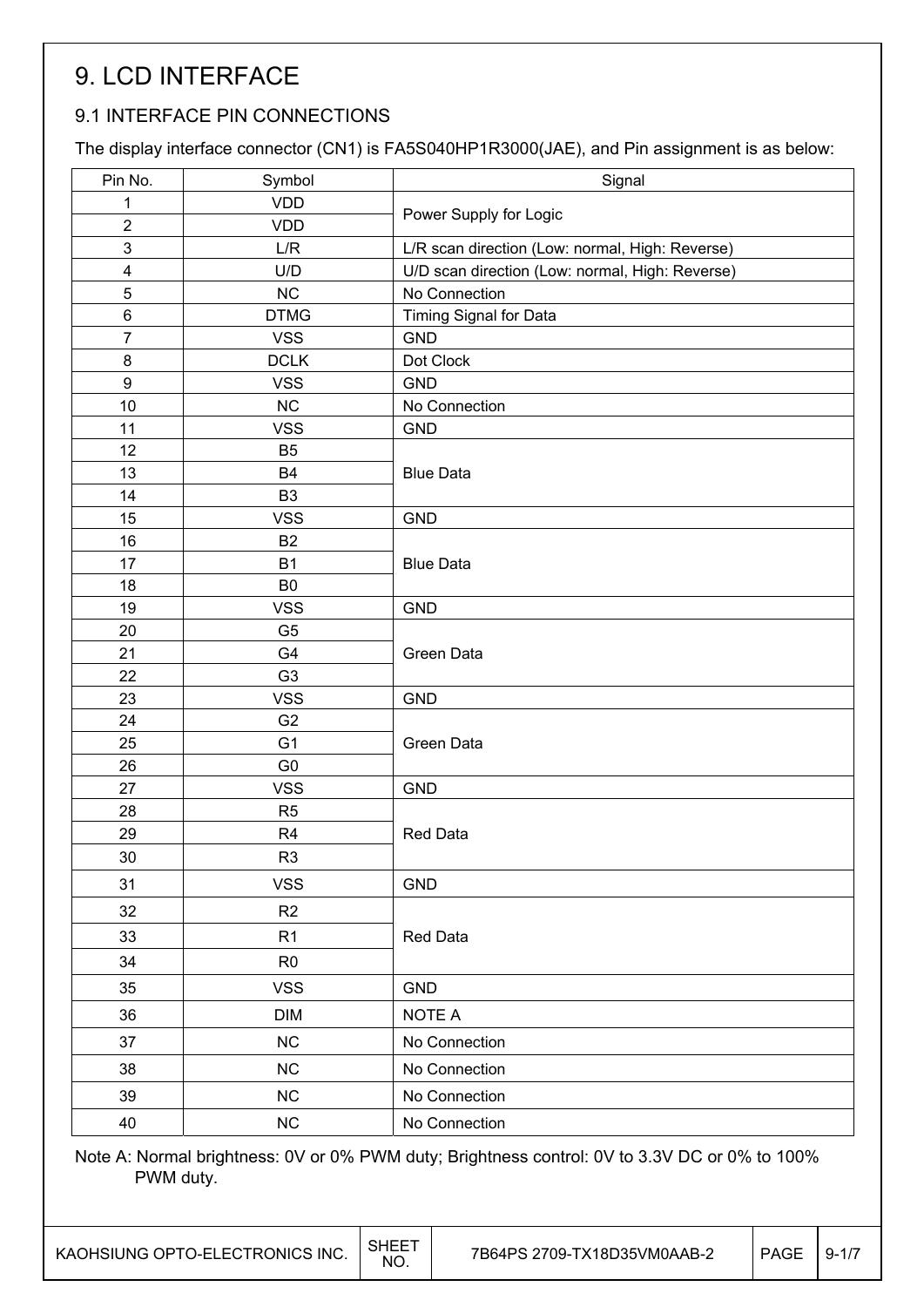### The backlight connector (CN2) is SM02(8.0)B-BHS-1-TB(LF)(SN), and pin assignment is as below:

| Pin No. | Signal     | Signal |
|---------|------------|--------|
|         | VLED       | 12VDC  |
|         | <b>GND</b> | Ground |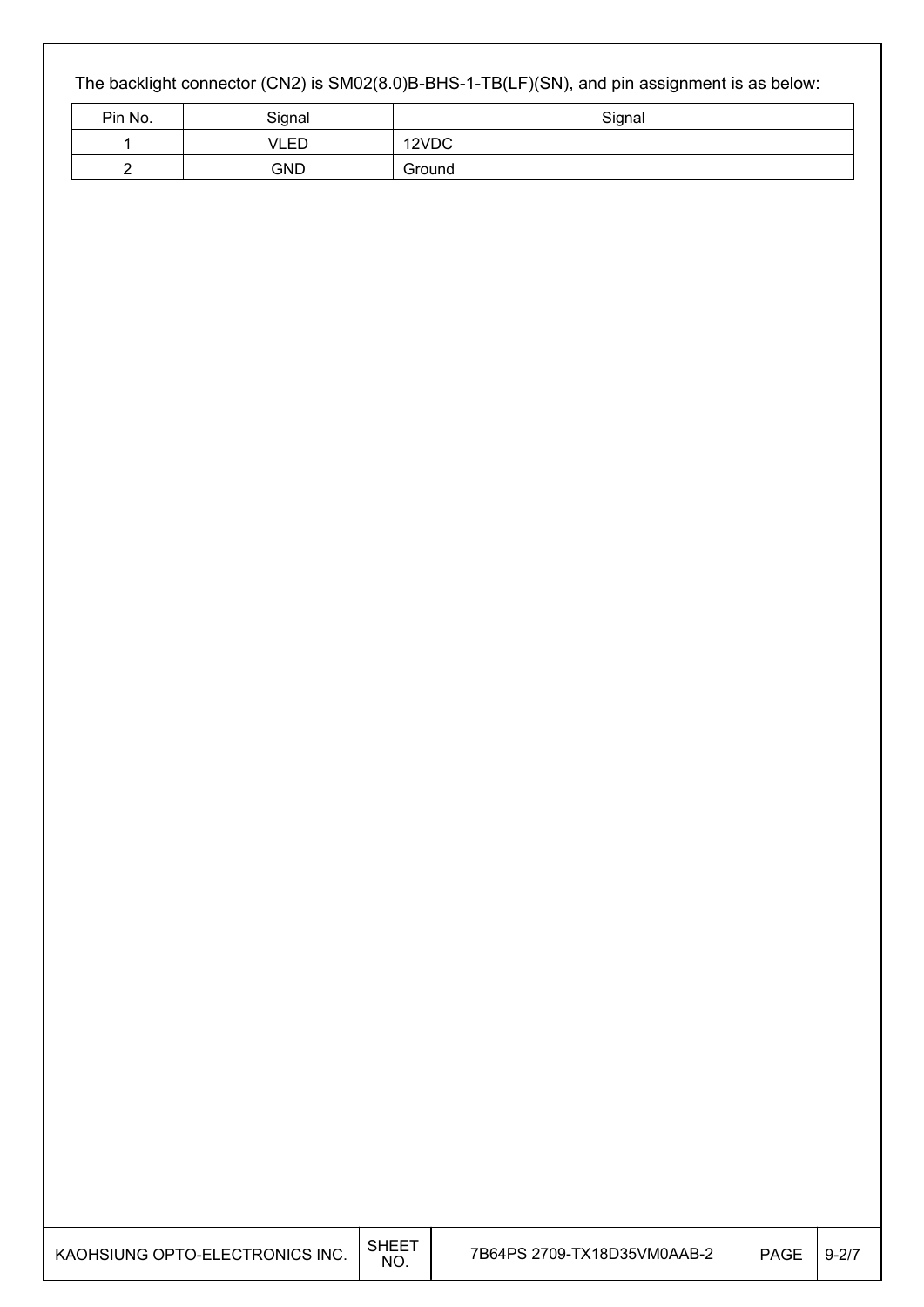#### 9.2 TIMING CHART

DTMG (Data Enable) is the signal of valid data, which needs to be set by relative signals such as Hsync and Vsync defined as below. For this display, only DTMG and DCLK are the essential signals. Hsync and Vsync are not necessary to connect to display interface after DTMG has been generated and input.



 $9 - 3/7$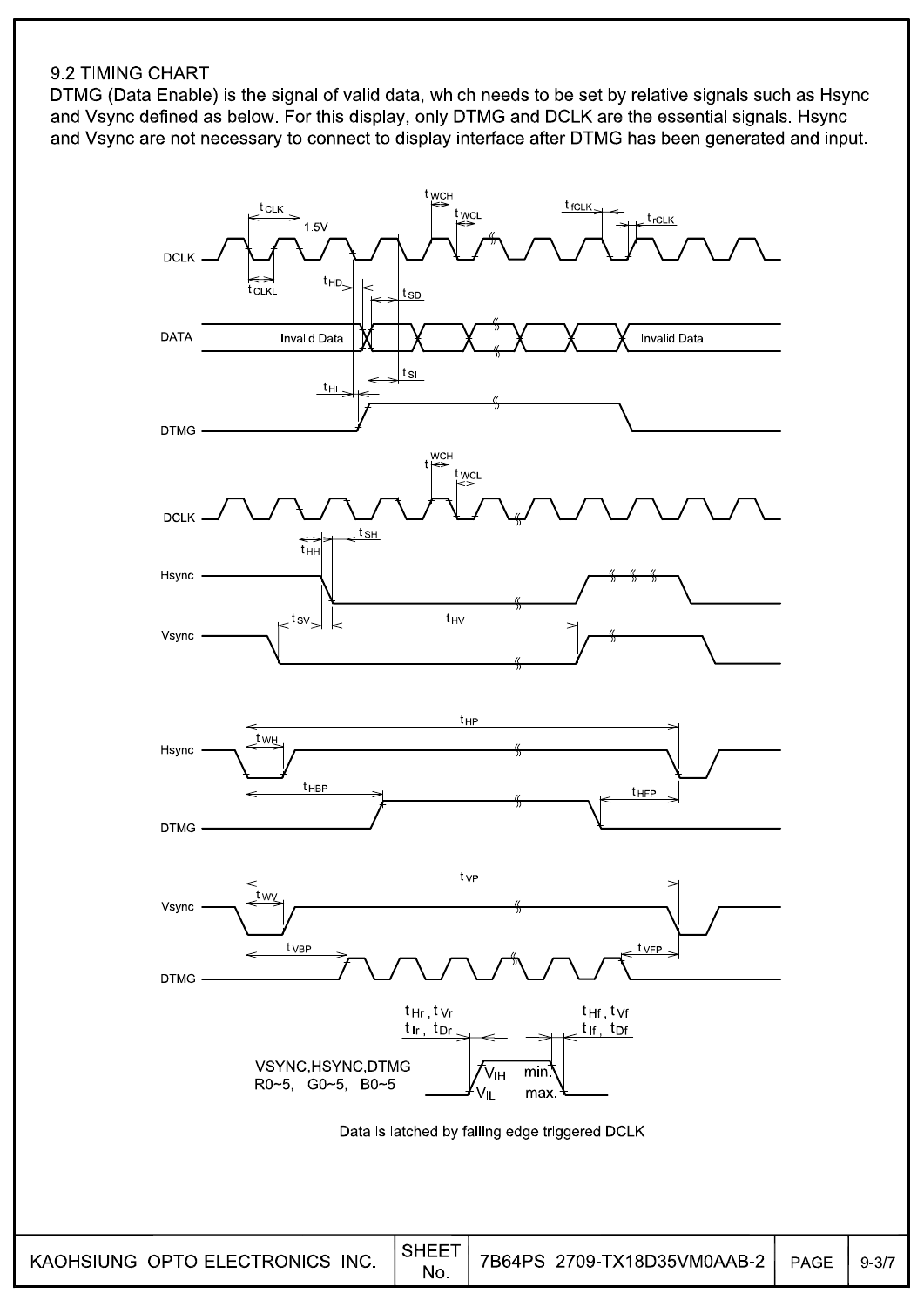|                        | Item                     | Symbol                            | Min.                     | Typ.                     | Max.                         | Unit            |  |
|------------------------|--------------------------|-----------------------------------|--------------------------|--------------------------|------------------------------|-----------------|--|
|                        | Cycle time               | $1/t_{CLK}$                       | 30                       | 33                       | 36                           | <b>MHZ</b>      |  |
|                        | Low level Width          | $t_{\text{WCL}}$                  | 8                        | $\blacksquare$           | $\blacksquare$               |                 |  |
|                        | High level Width         | $t_{\text{WCH}}$                  | 8                        | $\overline{\phantom{a}}$ | $\blacksquare$               |                 |  |
|                        | <b>DCLK</b><br>Rise time |                                   | $\blacksquare$           | $\blacksquare$           | 4                            | ns              |  |
|                        | Fall time                | $t_{fCLK}$                        | $\blacksquare$           | $\overline{\phantom{0}}$ | 4                            |                 |  |
|                        | Duty                     | D                                 | 0.45                     | 0.5                      | 0.55                         | ÷,              |  |
|                        | Set up time              | $t_{\scriptstyle\text{SH}}$       | 4                        |                          |                              |                 |  |
|                        | Hold time                | $t_{HH}$                          | 10                       |                          |                              | ns              |  |
| Hsync                  | Cycle                    | $t_{HP}$                          | 840                      | 1056                     | 1500                         |                 |  |
|                        | Valid width              | $t_{WH}$                          | 5                        | 128                      |                              | tclk            |  |
|                        | Rise/Fall time           | $t_{Hr}$ , $t_{Hf}$               | $\overline{\phantom{a}}$ | $\overline{\phantom{a}}$ | 30                           | ns              |  |
|                        | Set up                   | $t_{\scriptscriptstyle\text{SV}}$ | 0                        | $\blacksquare$           | $\qquad \qquad \blacksquare$ |                 |  |
|                        | Hold                     | $t_{\text{HV}}$                   | $\overline{2}$           | $\blacksquare$           | Ξ.                           | tclk            |  |
| Vsync                  | Cycle                    | $t_{VP}$                          | 483                      | 525                      | 640                          |                 |  |
|                        | Valid width              | $t_{\rm WV}$                      | 1                        | $\overline{2}$           | $\overline{\phantom{0}}$     | t <sub>HP</sub> |  |
|                        | Rise/Fall time           | $t_{\vee r}, t_{\vee f}$          | $\overline{\phantom{a}}$ | $\blacksquare$           | 50                           | ns              |  |
|                        | Set up time              | $t_{SI}$                          | 4                        | $\blacksquare$           | ÷,                           |                 |  |
|                        | Hold time                | $t_{HI}$                          | $\overline{\mathbf{4}}$  | $\blacksquare$           | $\overline{\phantom{0}}$     | ns              |  |
|                        | Rise/Fall time           |                                   | $\blacksquare$           | $\blacksquare$           | 4                            | ns              |  |
| <b>DTMG</b>            | Horizontal back porch    | $t_{\sf HBP}$                     | 10                       | 216                      | $\overline{\phantom{0}}$     |                 |  |
| Horizontal front porch |                          | $t_{\text{HFP}}$                  | 30                       | 40                       | Ξ.                           | tclk            |  |
|                        | Vertical back porch      | $t_{\rm VBP}$                     | $\overline{2}$           | 34                       | Ξ.                           |                 |  |
|                        | Vertical front porch     | $t_{\rm VFP}$                     | $\mathbf 1$              | 11                       |                              | tHP             |  |

### 9.3 INTERFACE TIMING SPECIFICATIONS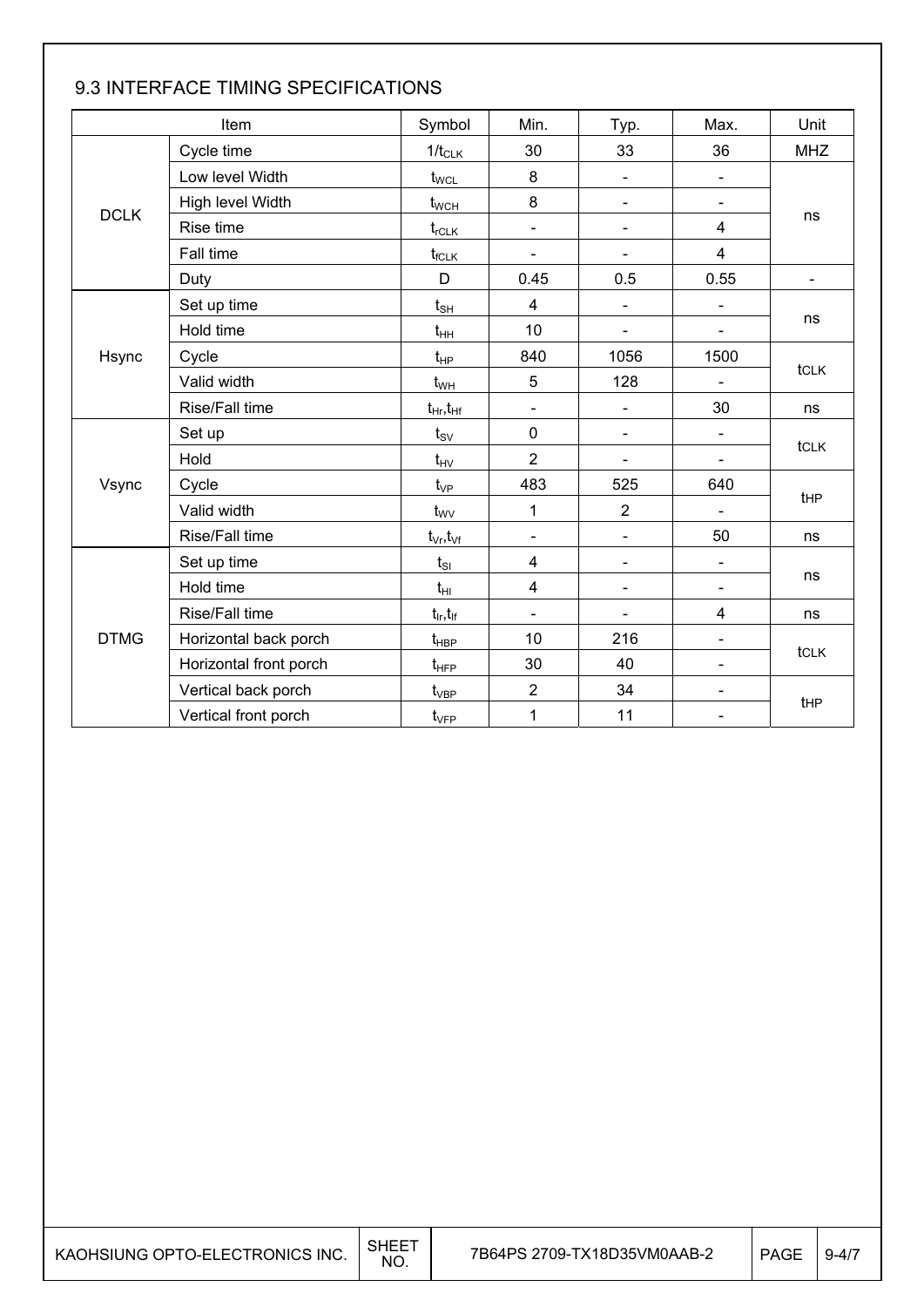



Fig. 8.7 Power Sequence Timing

- Note 1: In order to avoid any damages, VDD has to be applied before all other signals. The opposite is true for power off where VDD has to be remained on until all other signals have been switch off. The recommended time period is 1 second.
- Note 2: In order to avoid showing uncompleted patterns in transient state. It is recommended that switching the backlight on is delayed for 1 second after the signals have been applied. The opposite is true for power off where the backlight has to be switched off 1 second before the signals are removed.

| KAOHSIUNG OPTO-ELECTRONICS INC. | <b>SHEET</b><br>NO. | 7B64PS 2709-TX18D35VM0AAB-2 | <b>PAGE</b> | $9 - 5/7$ |
|---------------------------------|---------------------|-----------------------------|-------------|-----------|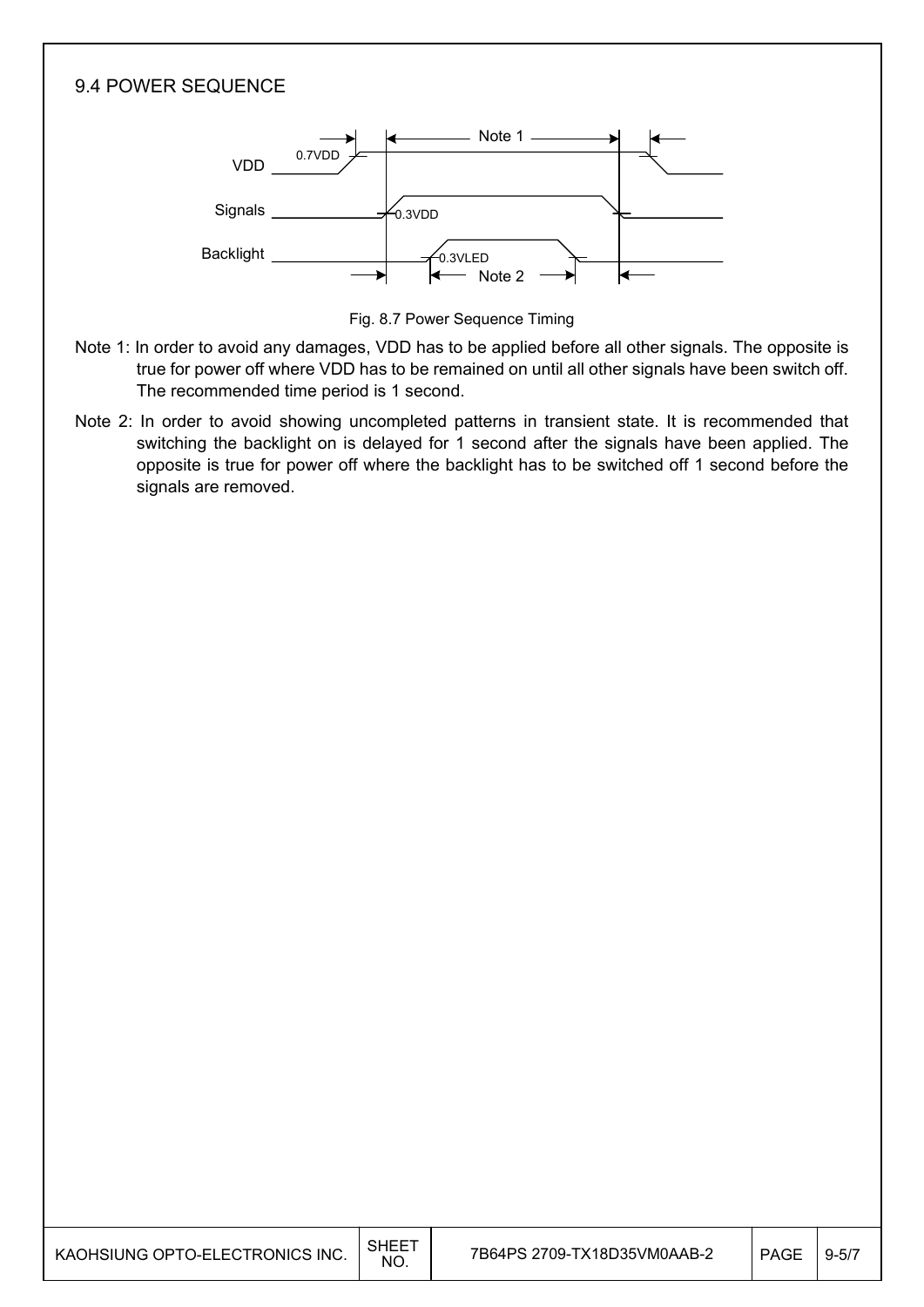### 9.5 DATA INPUT for DISPLAY COLOR

|              | COLOR &<br>Gray Scale    |                | Data Signal                      |                             |                           |                |                                  |                           |                                        |                |                |                                  |                                        |                                  |                      |                                  |                                            |                |                                  |
|--------------|--------------------------|----------------|----------------------------------|-----------------------------|---------------------------|----------------|----------------------------------|---------------------------|----------------------------------------|----------------|----------------|----------------------------------|----------------------------------------|----------------------------------|----------------------|----------------------------------|--------------------------------------------|----------------|----------------------------------|
|              |                          | R <sub>5</sub> | R <sub>4</sub>                   | R <sub>3</sub>              | R <sub>2</sub>            | R <sub>1</sub> | R <sub>0</sub>                   | G <sub>5</sub>            | G4                                     | G <sub>3</sub> | G <sub>2</sub> | G <sub>1</sub>                   | G <sub>0</sub>                         | <b>B5</b>                        | <b>B4</b>            | B <sub>3</sub>                   | <b>B2</b>                                  | <b>B1</b>      | B <sub>0</sub>                   |
|              | <b>Black</b>             | $\mathbf 0$    | 0                                | 0                           | $\mathbf 0$               | $\mathbf 0$    | 0                                | $\mathbf 0$               | $\mathbf 0$                            | $\mathbf 0$    | $\mathbf 0$    | 0                                | $\mathbf 0$                            | 0                                | 0                    | $\mathbf 0$                      | 0                                          | $\mathbf 0$    | $\mathbf 0$                      |
|              | Red (63)                 | 1              | 1                                | 1                           | 1                         | 1              | 1                                | 0                         | 0                                      | $\mathbf 0$    | $\mathbf 0$    | 0                                | 0                                      | 0                                | 0                    | 0                                | 0                                          | $\Omega$       | 0                                |
|              | Green (63)               | $\mathbf 0$    | 0                                | 0                           | 0                         | $\mathbf 0$    | $\mathbf 0$                      | 1                         | 1                                      | 1              | 1              | 1                                | 1                                      | 0                                | 0                    | 0                                | 0                                          | $\mathbf 0$    | 0                                |
| <b>Basic</b> | <b>Blue (63)</b>         | $\mathbf 0$    | $\mathbf 0$                      | 0                           | 0                         | $\mathbf 0$    | 0                                | $\mathbf 0$               | 0                                      | $\mathbf 0$    | $\mathbf 0$    | 0                                | 0                                      | 1                                | 1                    | 1                                | 1                                          | 1              | 1                                |
| Color        | Cyan                     | $\mathbf 0$    | 0                                | 0                           | 0                         | $\mathbf 0$    | 0                                | 1                         | 1                                      | 1              | 1              | 1                                | 1                                      | 1                                | 1                    | 1                                | 1                                          | 1              | 1                                |
|              | Magenta                  | 1              | 1                                | 1                           | 1                         | 1              | 1                                | $\mathbf 0$               | 0                                      | $\mathbf 0$    | $\mathbf 0$    | 0                                | 0                                      | 1                                | 1                    | 1                                | 1                                          | 1              | 1                                |
|              | Yellow                   | 1              | 1                                | 1                           | 1                         | 1              | 1                                | 1                         | 1                                      | 1              | 1              | 1                                | 1                                      | 0                                | 0                    | $\mathbf 0$                      | 0                                          | $\Omega$       | 0                                |
|              | White                    | 1              | 1                                | 1                           | 1                         | 1              | 1                                | 1                         | 1                                      | 1              | 1              | 1                                | $\mathbf{1}$                           | 1                                | 1                    | 1                                | 1                                          | 1              | 1                                |
|              | Red(0)                   | $\mathbf 0$    | 0                                | 0                           | 0                         | $\mathbf 0$    | 0                                | 0                         | 0                                      | $\mathbf 0$    | $\mathbf 0$    | 0                                | 0                                      | 0                                | 0                    | $\mathbf 0$                      | $\mathbf 0$                                | $\mathbf 0$    | 0                                |
|              | Red<br>(1)               | 0              | 0                                | 0                           | 0                         | $\mathbf 0$    | 1                                | 0                         | 0                                      | 0              | $\mathbf 0$    | 0                                | 0                                      | 0                                | 0                    | 0                                | 0                                          | $\mathbf 0$    | 0                                |
| Red          |                          | $\cdot$        | $\blacksquare$                   | $\blacksquare$              | $\cdot$                   | $\cdot$        | $\blacksquare$                   | $\blacksquare$<br>٠       | $\cdot$                                | $\cdot$        | $\blacksquare$ | $\blacksquare$                   | $\blacksquare$                         | $\blacksquare$                   | $\cdot$              | $\blacksquare$                   | $\blacksquare$<br>$\epsilon$               |                | $\blacksquare$                   |
|              |                          |                | $\blacksquare$                   |                             | $\ddot{\phantom{a}}$      | ä,             | $\blacksquare$<br>$\blacksquare$ | Ì,                        | $\ddot{\cdot}$                         |                |                | $\cdot$                          | $\cdot$<br>$\blacksquare$              | t                                | $\ddot{\cdot}$       | $\ddot{\cdot}$                   | ÷                                          | $\blacksquare$ | İ                                |
|              | Red (62)                 | 1              | 1                                | 1                           | $\mathbf{1}$              | 1              | 0                                | 0                         | $\mathbf 0$                            | $\mathbf 0$    | $\mathbf 0$    | 0                                | 0                                      | 0                                | $\mathbf 0$          | $\mathbf 0$                      | $\mathbf 0$                                | $\mathbf 0$    | 0                                |
|              | Red (63)                 | 1              | 1                                | 1                           | 1                         | 1              | 1                                | $\mathbf 0$               | 0                                      | $\mathbf 0$    | $\mathbf 0$    | 0                                | 0                                      | 0                                | $\mathbf 0$          | $\mathbf 0$                      | $\mathbf 0$                                | $\mathbf 0$    | 0                                |
|              | Green (0)                | $\mathbf 0$    | 0                                | 0                           | 0                         | $\mathbf 0$    | 0                                | 0                         | 0                                      | $\mathbf 0$    | $\mathbf 0$    | 0                                | 0                                      | 0                                | $\mathbf 0$          | $\mathbf 0$                      | $\mathbf 0$                                | $\mathbf 0$    | $\mathbf 0$                      |
|              | Green (1)                | 0              | 0                                | 0                           | 0                         | $\mathbf 0$    | 0                                | 0                         | 0                                      | 0              | $\mathbf 0$    | 0                                | 1                                      | 0                                | 0                    | 0                                | $\mathbf 0$                                | 0              | 0                                |
| Green        |                          |                | $\cdot$                          | $\blacksquare$              | $\cdot$                   | $\cdot$        | $\blacksquare$                   | $\blacksquare$<br>٠       | $\cdot$<br>٠                           | $\cdot$        |                | $\blacksquare$                   | $\blacksquare$<br>$\blacksquare$       | $\blacksquare$                   |                      | $\blacksquare$<br>٠              | $\blacksquare$<br>$\bullet$                |                | $\cdot$<br>٠                     |
|              | $\overline{\phantom{a}}$ | $\cdot$        | $\cdot$<br>$\blacksquare$        | $\blacksquare$<br>$\bullet$ | $\ddot{\cdot}$            | $\ddot{\cdot}$ | ł,                               | $\cdot$<br>ä,             | $\cdot$<br>ä,                          |                | $\blacksquare$ | $\cdot$<br>$\blacksquare$        | $\cdot$<br>$\cdot$                     | $\ddot{\cdot}$                   | $\blacksquare$<br>ä, | $\ddot{\phantom{a}}$             | $\ddot{\phantom{a}}$                       | $\cdot$        | $\cdot$<br>٠                     |
|              | Green (62)               | $\mathbf 0$    | 0                                | $\mathbf 0$                 | $\mathbf 0$               | $\mathbf 0$    | $\mathbf 0$                      | 1                         | 1                                      | 1              | $\mathbf{1}$   | 1                                | 0                                      | 0                                | $\mathbf 0$          | $\mathbf 0$                      | $\mathbf 0$                                | $\mathbf 0$    | 0                                |
|              | Green (63)               | $\mathbf 0$    | 0                                | $\mathbf 0$                 | $\mathbf 0$               | $\mathbf 0$    | 0                                | 1                         | 1                                      | 1              | 1              | 1                                | $\mathbf{1}$                           | 0                                | 0                    | $\mathbf 0$                      | $\mathbf 0$                                | $\mathbf 0$    | 0                                |
|              | Blue $(0)$               | $\mathbf{0}$   | 0                                | 0                           | 0                         | $\mathbf 0$    | 0                                | $\mathbf 0$               | 0                                      | $\mathbf 0$    | $\mathbf 0$    | 0                                | 0                                      | 0                                | 0                    | 0                                | $\mathbf 0$                                | $\mathbf 0$    | 0                                |
|              | <b>Blue</b><br>(1)       | $\mathbf 0$    | 0                                | 0                           | 0                         | $\mathbf 0$    | 0                                | 0                         | 0                                      | 0              | 0              | 0                                | 0                                      | 0                                | 0                    | 0                                | $\mathbf 0$                                | 0              | 1                                |
| <b>Blue</b>  |                          | $\cdot$        | $\blacksquare$<br>$\blacksquare$ |                             | $\cdot$<br>$\blacksquare$ |                | $\blacksquare$<br>$\blacksquare$ | $\blacksquare$<br>٠       | $\ddot{\phantom{0}}$<br>$\blacksquare$ |                |                | $\blacksquare$                   | $\cdot$<br>$\blacksquare$              | $\blacksquare$<br>$\blacksquare$ |                      | $\blacksquare$<br>٠              | $\blacksquare$<br>$\sim$                   |                | $\cdot$<br>$\blacksquare$        |
|              |                          | $\cdot$        | $\blacksquare$<br>$\blacksquare$ | $\blacksquare$              | $\cdot$<br>$\mathbf{r}$   | $\cdot$<br>٠   | $\blacksquare$<br>$\blacksquare$ | $\cdot$<br>$\blacksquare$ | $\cdot$<br>$\cdot$                     | $\cdot$        | $\blacksquare$ | $\blacksquare$<br>$\blacksquare$ | $\blacksquare$<br>$\ddot{\phantom{0}}$ | $\blacksquare$<br>٠              | $\blacksquare$       | $\blacksquare$<br>$\blacksquare$ | $\blacksquare$<br>$\overline{\phantom{a}}$ |                | $\blacksquare$<br>$\blacksquare$ |
|              | <b>Blue (62)</b>         | $\mathbf 0$    | 0                                | 0                           | 0                         | 0              | 0                                | $\mathbf 0$               | 0                                      | $\mathbf 0$    | $\mathbf 0$    | 0                                | 0                                      | 1                                | 1                    | 1                                | 1                                          | 1              | 0                                |
|              | <b>Blue (63)</b>         | $\Omega$       | 0                                | 0                           | 0                         | 0              | 0                                | 0                         | 0                                      | 0              | $\mathbf 0$    | 0                                | 0                                      | 1                                | 1                    | 1                                | 1                                          | 1              | 1                                |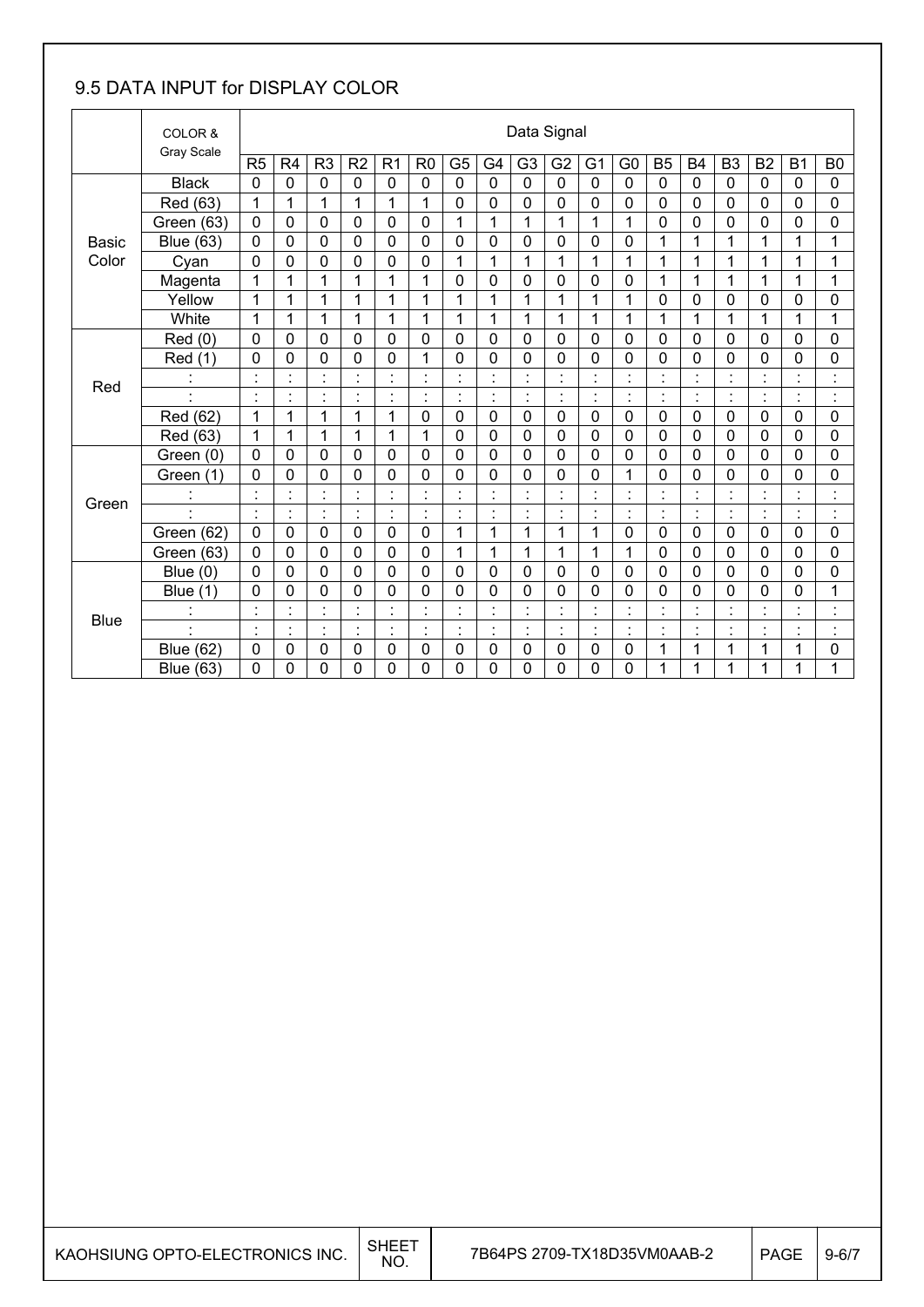#### 9.6 SCAN DIRECTION

Scan direction is available to be switched as below by setting CN1's L/R & U/D pin.



 $L/R: L$ ,  $U/D: L$ (default)



 $L/R$   $H$ ,  $U/D$   $L$ 



 $L/R$   $L$ ,  $U/D$   $H$ 



 $L/R$ : H, U/D: H

| KAOHSIUNG OPTO-ELECTRONICS INC. $\Big \substack{\text{SHEET} \ \text{No}}$ |
|----------------------------------------------------------------------------|
|----------------------------------------------------------------------------|

No.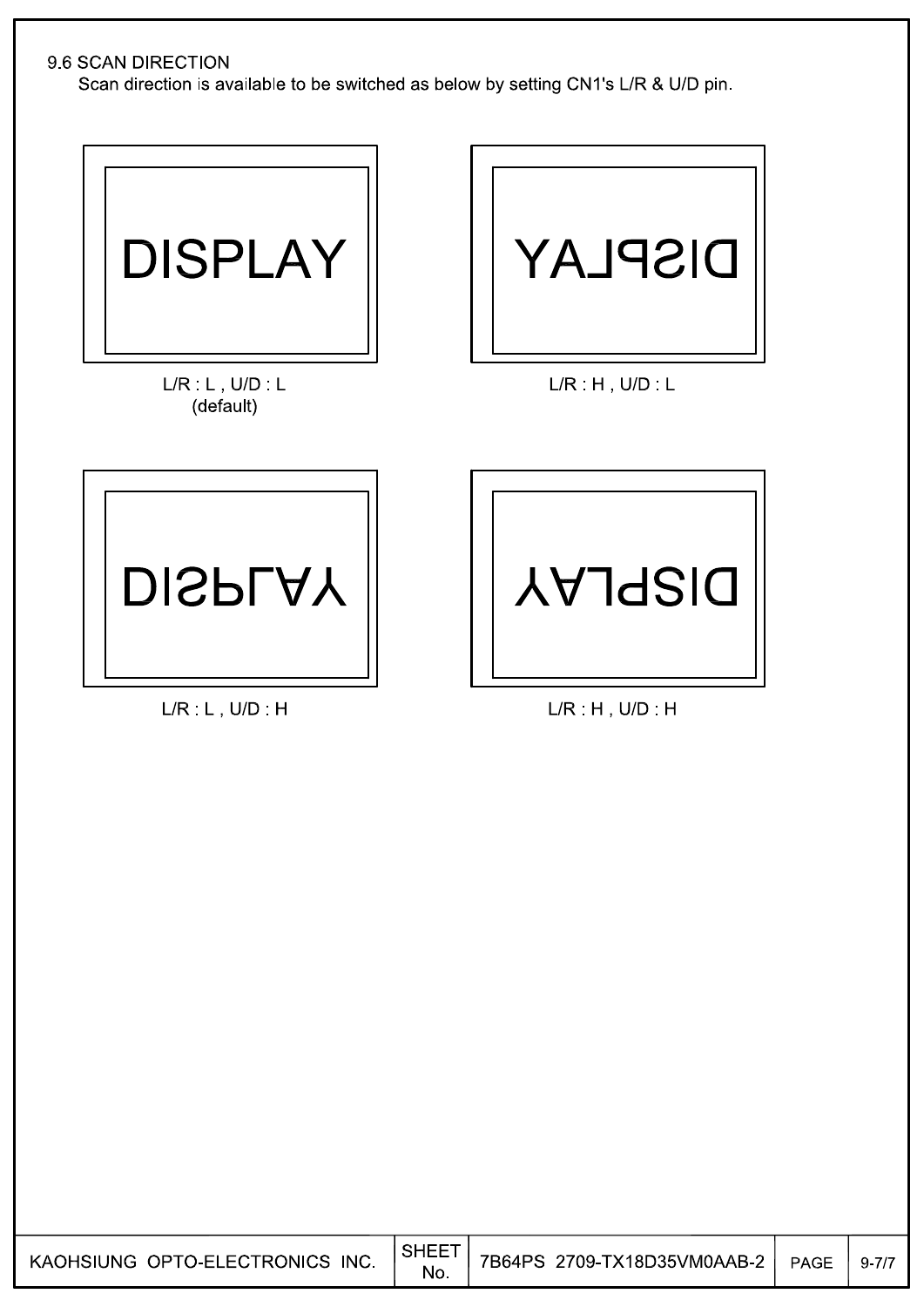### **10. OUTLINE DIMENSIONS** 10.1 FRONT VIEW



Unit mm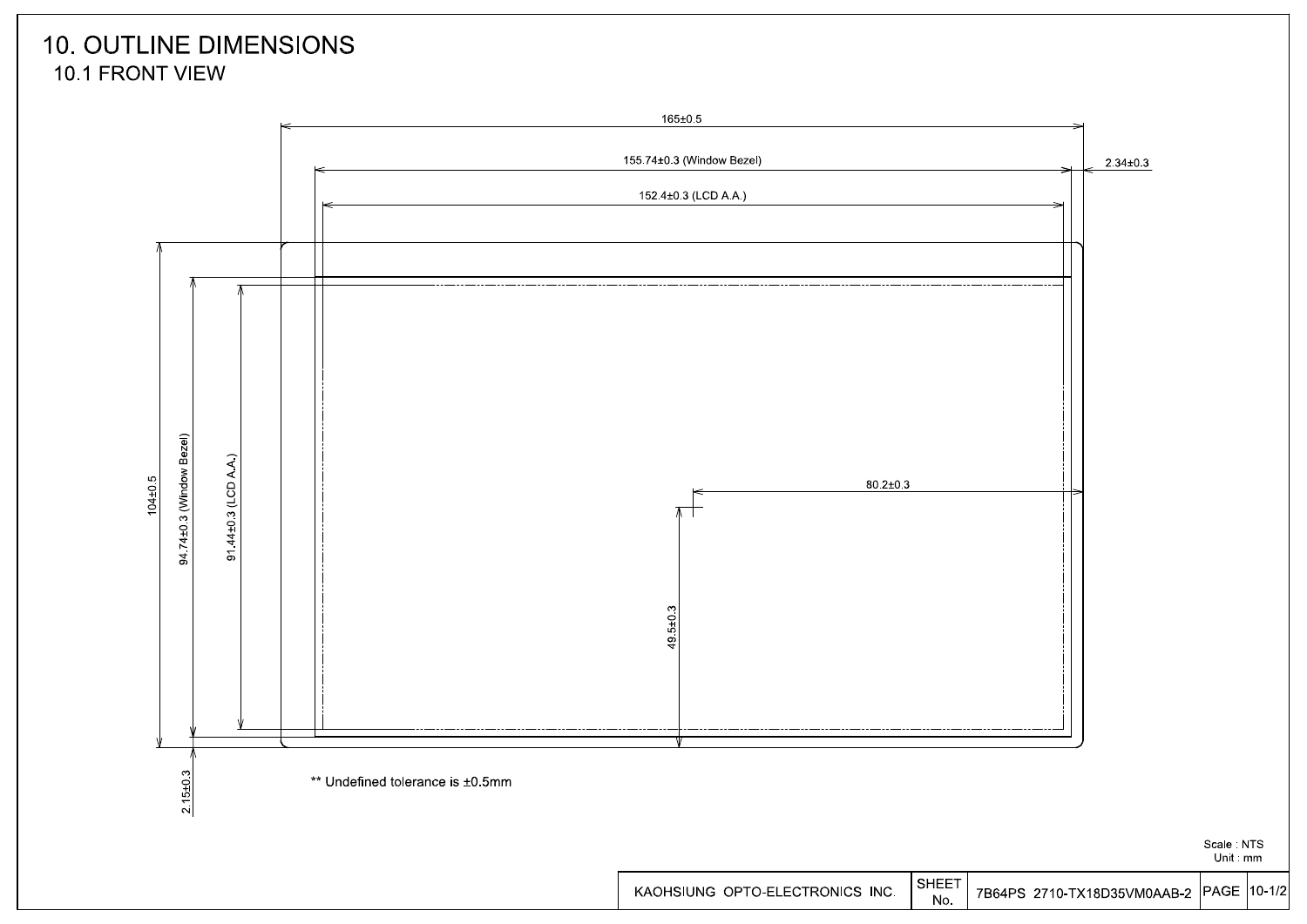

\*\* Undefined tolerance is ±0.5mm

Scale NTS Unit mm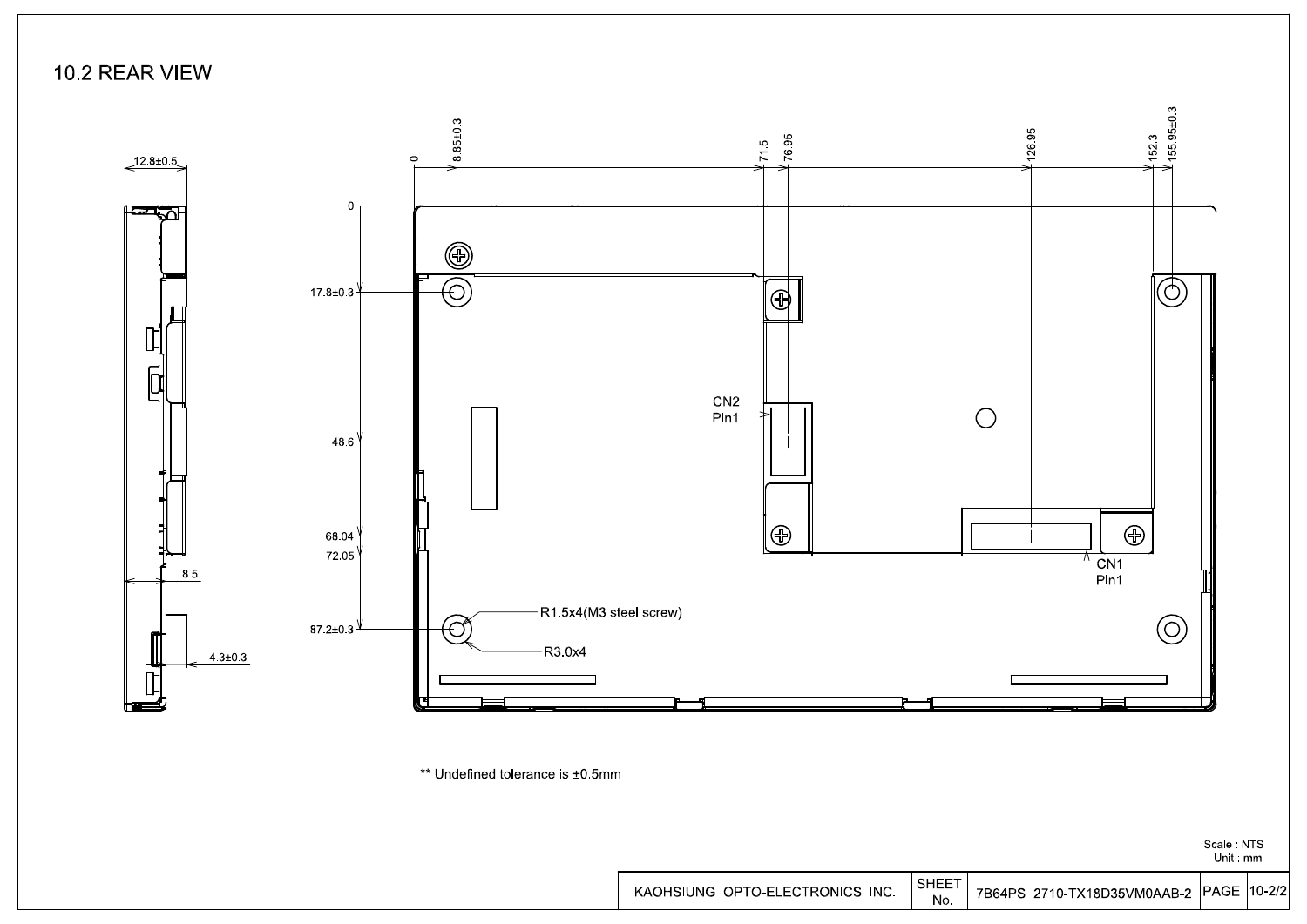## 11. APPEARANCE STANDARD

The appearance inspection is performed in a dark room around 2000 lx based on the conditions as below:

- The distance between inspector's eyes and display is 30 cm.
- The viewing zone is defined with angle  $\theta$  shown in Fig. 11.1 The inspection should be performed within 45 $^{\circ}$  when display is shut down. The inspection should be performed within 5 $^{\circ}$  when display is power on.



Fig. 12.1 Fig 11.1

#### 11.1 THE DEFINITION OF LCD ZONE

LCD panel is divided into 3 areas as shown in Fig.11.2 for appearance specification in next section. A zone is the LCD active area (dot area); B zone is the area, which extended 1 mm out from LCD active area; C zone is the area between B zone and metal frame.

In terms of housing design, B zone is the recommended window area customers' housing should be located in.



Fig 11.2

| KAOHSIUNG OPTO-ELECTRONICS INC. | <b>SHEET</b> | 7B64PS 2711-TX18D35VM0AAB-2 | <b>PAGE</b> | $1 - 1/3$ |
|---------------------------------|--------------|-----------------------------|-------------|-----------|
|                                 | NO.          |                             |             |           |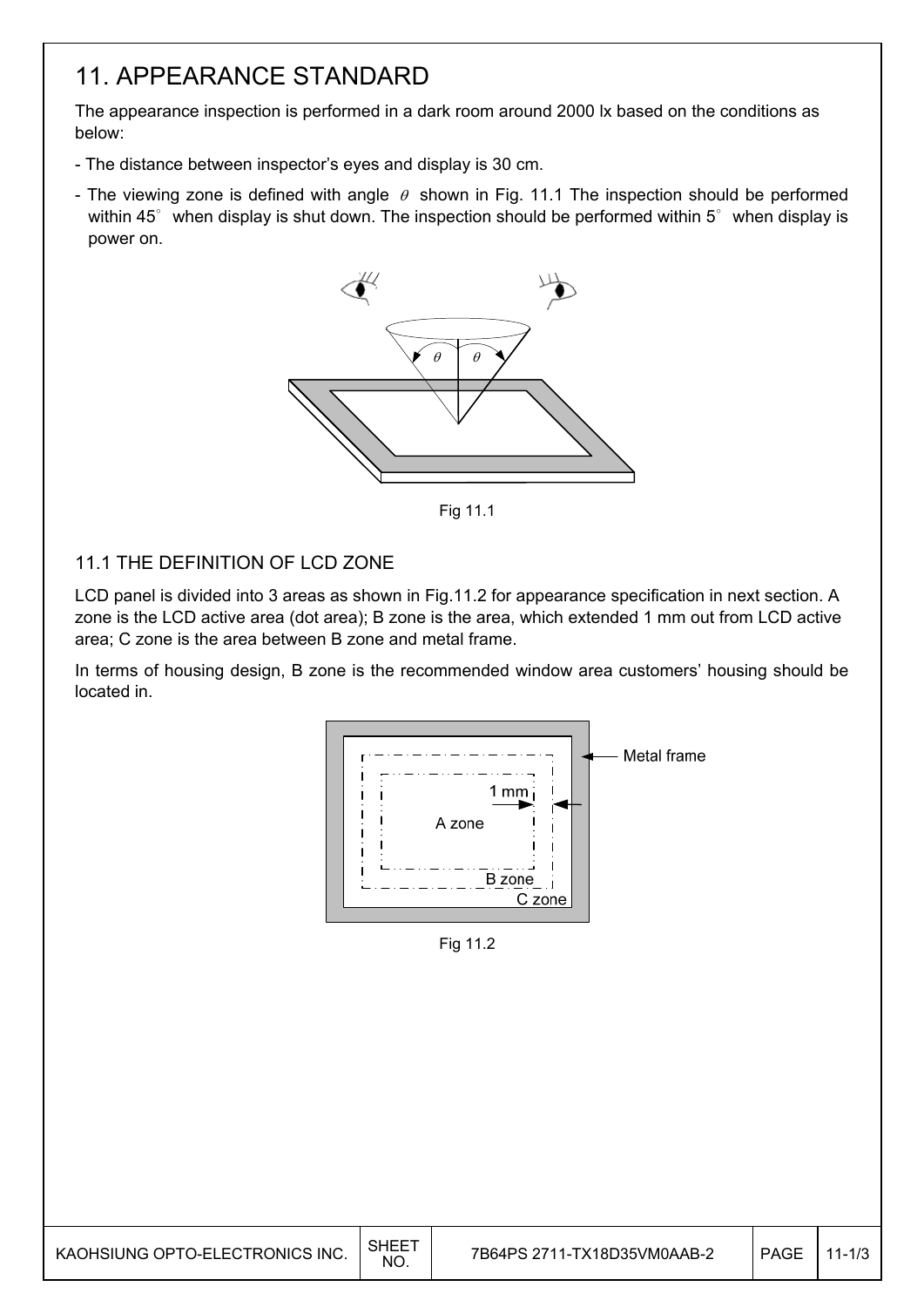### 11.2 LCD APPEARANCE SPECIFICATION

The specification as below is defined as the amount of unexpected phenomenon or material in different zones of LCD panel. The definitions of length, width and average diameter using in the table are shown in Fig. 11.3 and Fig. 11.4.

| Item                                 | Criteria              |          |                                       |                            |                |                          | Applied zone |
|--------------------------------------|-----------------------|----------|---------------------------------------|----------------------------|----------------|--------------------------|--------------|
|                                      | Length (mm)           |          | Width (mm)                            | Maximum number             |                | Minimum space            |              |
|                                      | Ignored               |          | $W \le 0.01$                          | Ignored                    |                |                          |              |
|                                      | $L \leq 40$           |          | $W \le 0.02$                          | 10                         |                |                          |              |
|                                      | $L \leq 20$           |          | $W \le 0.04$                          | 10                         |                |                          |              |
| Scratches                            |                       |          |                                       | Round (Dot Shape)          |                |                          | A            |
|                                      | Average diameter (mm) |          |                                       | Maximum number             |                | Minimum space            |              |
|                                      | $D \le 0.2$           |          |                                       | Ignore                     |                |                          |              |
|                                      | $D\!\leq\!0.4$        |          |                                       | 10                         |                | $\overline{\phantom{0}}$ |              |
| Dent                                 |                       |          |                                       | Serious one is not allowed |                |                          | A            |
| Wrinkles in polarizer                |                       |          |                                       | Serious one is not allowed |                |                          | A            |
|                                      | Average diameter (mm) |          |                                       |                            | Maximum number |                          |              |
|                                      | $D \le 0.3$           |          |                                       |                            | Ignored        |                          |              |
| Bubbles on polarizer                 | $D \le 0.5$           |          |                                       |                            | 10             |                          | A            |
|                                      | $D \le 1.0$           |          |                                       |                            | 5              |                          |              |
|                                      |                       |          | Filamentous                           | (Line shape)               |                |                          |              |
|                                      | Length (mm)           |          |                                       | Width (mm)                 |                | Maximum number           |              |
|                                      | Ignored               |          | $W \le 0.02$                          |                            | Ignored        |                          | A            |
|                                      | $L \leq 2.0$          |          | $W \le 0.03$                          |                            | 10             |                          |              |
|                                      | $L \leq 1.0$          |          |                                       | $W \le 0.06$               |                | 10                       |              |
| 1) Stains                            |                       |          |                                       |                            |                |                          |              |
| 2) Foreign Materials<br>3) Dark Spot | Average diameter (mm) |          |                                       | Maximum number             |                | Minimum Space            |              |
|                                      | $D \leq 0.22$         |          |                                       | Ignored                    |                |                          |              |
|                                      | $D \leq 0.33$         |          |                                       | 5                          |                |                          | A            |
|                                      | D > 0.33              |          | $\Omega$                              |                            |                |                          |              |
|                                      | In total              |          |                                       |                            |                |                          |              |
|                                      |                       |          | Those wiped out easily are acceptable |                            |                |                          |              |
|                                      |                       |          | <b>Type</b>                           |                            |                | Maximum number           |              |
|                                      |                       |          |                                       | 1 dot                      |                | 4                        |              |
|                                      |                       |          |                                       | 2 adjacent dot             |                | 1                        |              |
|                                      | Bright dot-defect     |          |                                       | 3 adjacent dot or above    |                | Not allowed              |              |
|                                      |                       |          |                                       | Density                    |                | $2(\phi 20mm)$           |              |
| Dot-Defect                           |                       |          |                                       | In total                   |                | 5                        | A            |
| (Note 1)                             |                       |          |                                       | 1 dot                      |                | 5                        |              |
|                                      |                       |          |                                       | 2 adjacent dot             |                | $\overline{2}$           |              |
|                                      | Dark dot-defect       |          |                                       | 3 adjacent dot or above    |                | Not allowed              |              |
|                                      |                       |          |                                       | Density                    |                | $3(\phi 20mm)$           |              |
|                                      |                       |          |                                       | In total                   |                | 5                        |              |
|                                      |                       | In total |                                       |                            | 10             |                          |              |
|                                      |                       |          |                                       |                            |                |                          |              |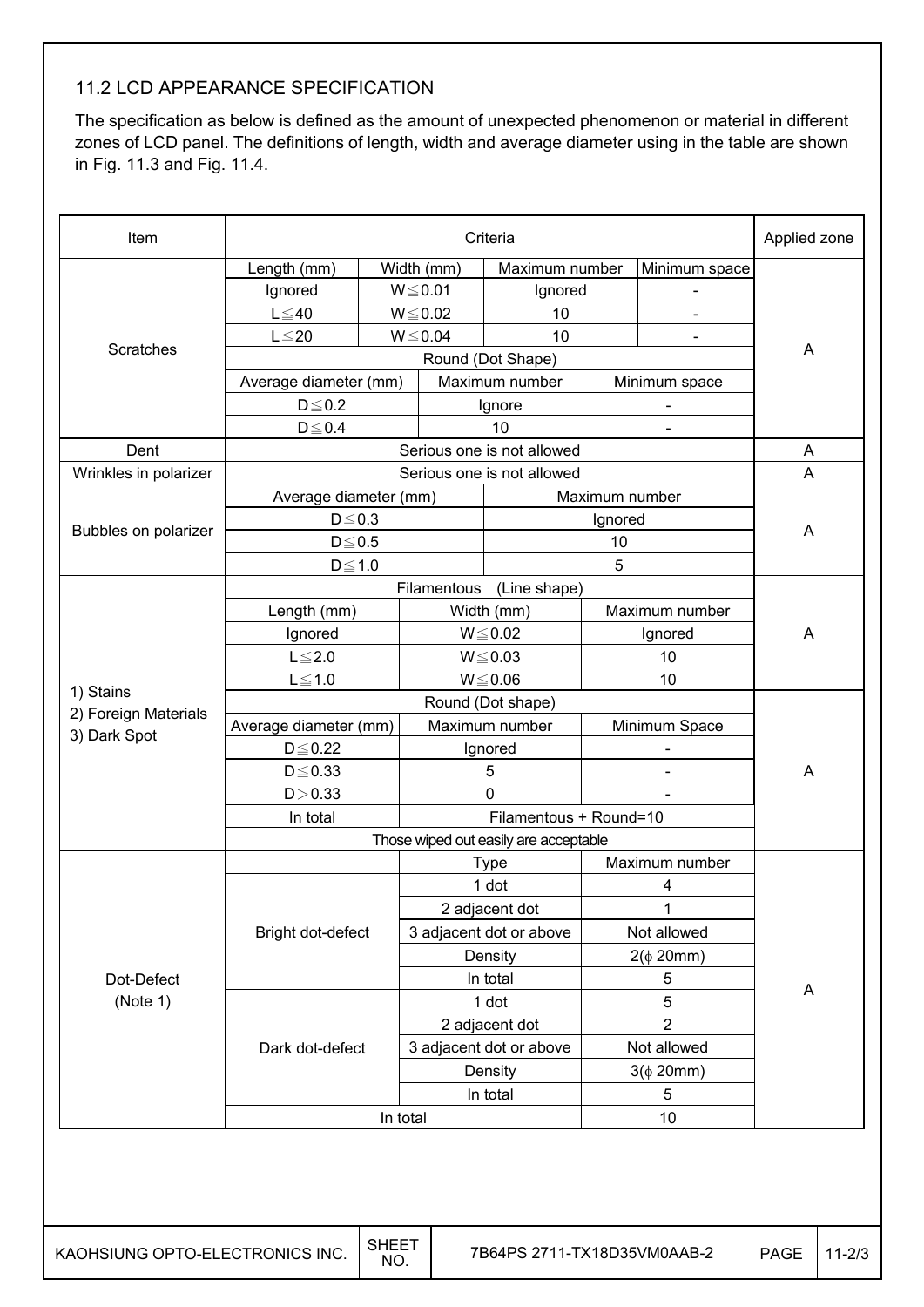

Fig 11.3

Fig 11.4

Note 1: The definitions of dot defect are as below:

- The defect area of the dot must be bigger than half of a dot.
- For bright dot-defect, showing black pattern, the dot's brightness must be over 30% brighter than others.
- For dark dot-defect, showing white pattern, the dot's brightness must be under 70% darker than others.
- The definition of 1-dot-defect is the defect-dot, which is isolated and no adjacent defect-dot.
- The definition of adjacent dot is shown as Fig. 11.5.
- The Density of dot defect is defined in the area within diameter  $\phi$  =20mm.

|  | A |  |  |
|--|---|--|--|
|  |   |  |  |

The dots colored gray are adjacent to defect-dot A.

Fig 11.5

| KAOHSIUNG OPTO-ELECTRONICS INC. | , SHEE <sup>7</sup><br><b>NO</b> | 7B64PS 2711-TX18D35VM0AAB-2 | PAGE | $11 - 3/3$ |
|---------------------------------|----------------------------------|-----------------------------|------|------------|
|                                 |                                  |                             |      |            |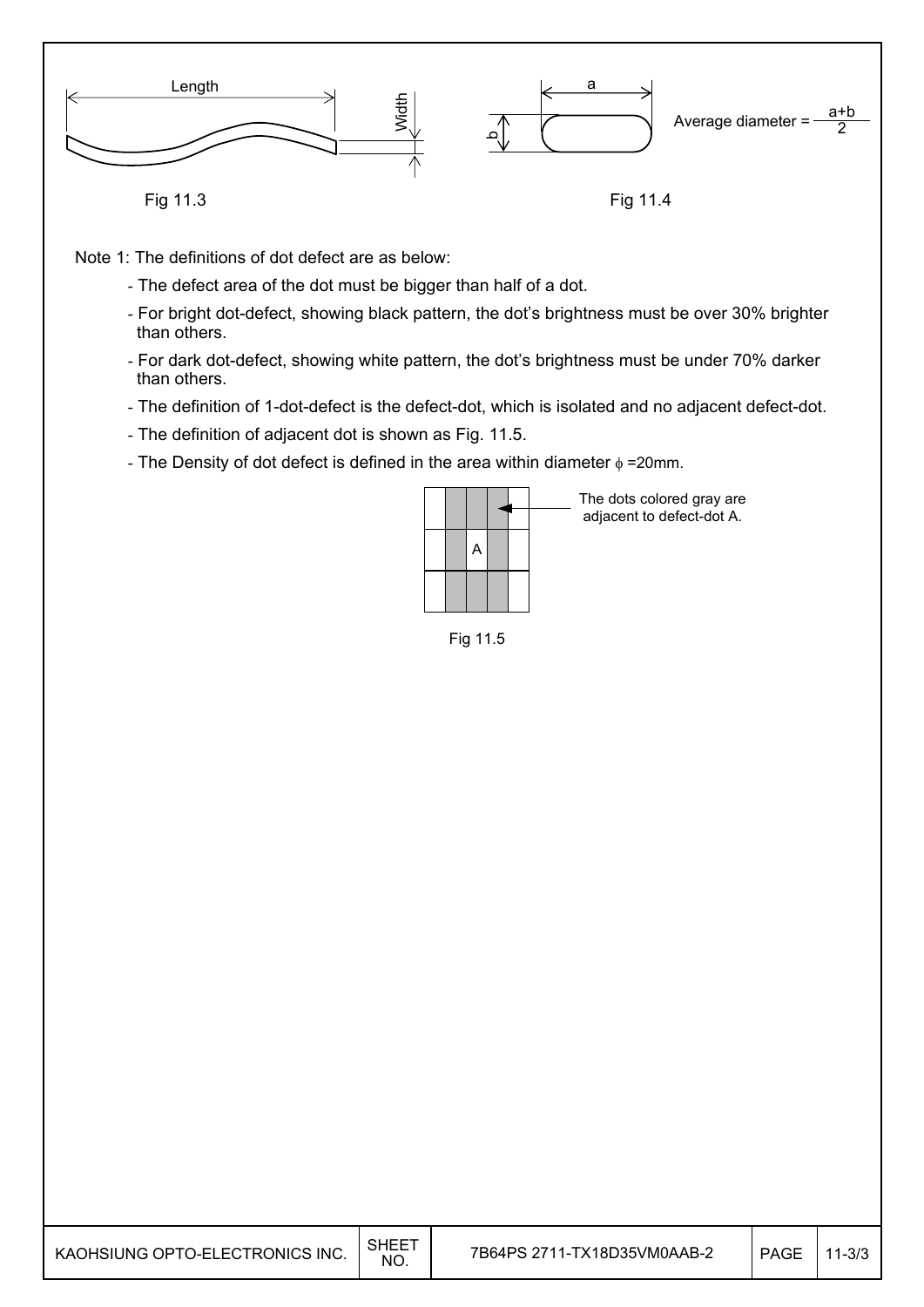## 12. PRECAUTIONS

#### 12.1 PRECAUTIONS OF ESD

- 1) Before handling the display, please ensure your body has been connected to ground to avoid any damages by ESD. Also, do not touch display's interface directly when assembling.
- 2) Please remove the protection film very slowly before turning on the display to avoid generating ESD.

#### 12.2 PRECAUTIONS OF HANDLING

- 1) In order to keep the appearance of display in good condition, please do not rub any surfaces of the displays by sharp tools harder than 3H, especially touch panel, metal frame and polarizer.
- 2) Please do not pile the displays in order to avoid any scars leaving on the display. In order to avoid any injuries, please pay more attention for the edges of glasses and metal frame, and wear finger cots to protect yourself and the display before working on it.
- 3) Touching the display area or the terminal pins with bare hand is prohibited. This is because it will stain the display area and cause poor insulation between terminal pins, and might affect display's electrical characteristics furthermore.
- 4) Do not use any harmful chemicals such as acetone, toluene, and isopropyl alcohol to clean display's surfaces.
- 5) Please use soft cloth or absorbent cotton with ethanol to clean the display by gently wiping. Moreover, when wiping the display, please wipe it by horizontal or vertical direction instead of circling to prevent leaving scars on the display's surface, especially polarizer.
- 6) Please wipe any unknown liquids immediately such as saliva, water or dew on the display to avoid color fading or any permanently damages.
- 7) Maximum pressure to the surface of the display must be less than 1,96 x 10<sup>4</sup> Pa. If the area of adding pressure is less than 1 cm<sup>2</sup>, the maximum pressure must be less than 1.96N.

### 12.3 PRECAUTIONS OF OPERATING

- 1) Please input signals and voltages to the displays according to the values defined in the section of electrical characteristics to obtain the best performance. Any voltages over than absolute maximum rating will cause permanent damages to this display. Also, any timing of the signals out of this specification would cause unexpected performance.
- 2) When the display is operating at significant low temperature, the response time will be slower than it at 25  $\mathrm{C}^{\circ}$ . In high temperature, the color will be slightly dark and blue compared to original pattern. However, these are temperature-related phenomenon of LCD and it will not cause permanent damages to the display when used within the operating temperature.
- 3) The use of screen saver or sleep mode is recommended when static images are likely for long periods of time. This is to avoid the possibility of image sticking.
- 4) Spike noise can cause malfunction of the circuit. The recommended limitation of spike noise is no bigger than  $\pm$  100 mV.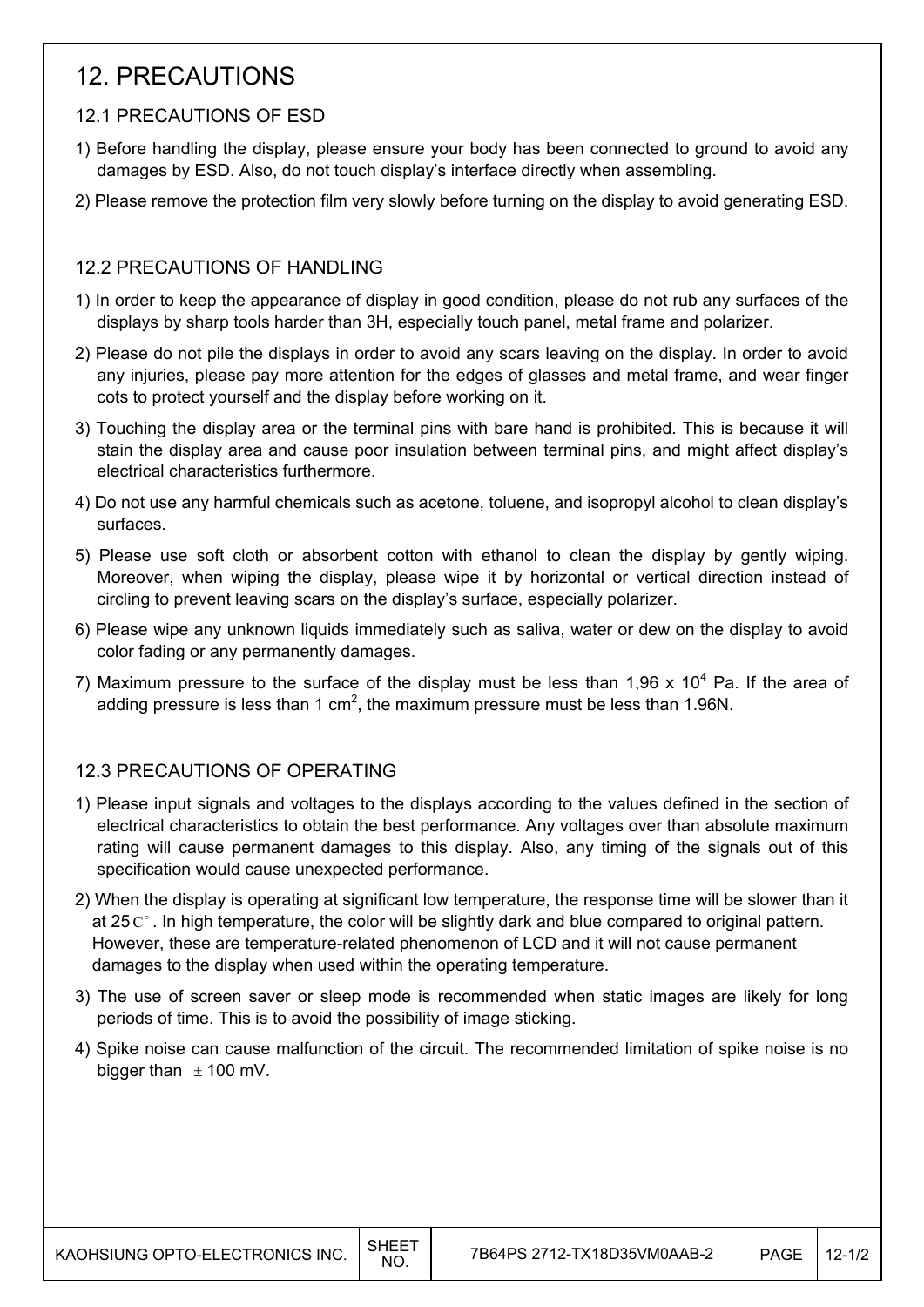#### 12.4 PRECAUTIONS of STORAGE

If the displays are going to be stored for years, please be aware the following notices.

- 1) Please store the displays in a dark room to avoid any damages from sunlight and other sources of UV light.
- 2) The recommended long term storage temperature is between 10  $C^{\circ}$  ~35  $C^{\circ}$  and 55%~75% humidity to avoid causing bubbles between polarizer and LCD glasses, and polarizer peeling from LCD glasses.
- 3) It would be better to keep the displays in the container, which is shipped from Hitachi, and do not unpack it.
- 4) Please do not stick any labels on the display surface for a long time, especially on the polarizer.

| KAOHSIUNG OPTO-ELECTRONICS INC. | SHEET<br>NO. | 7B64PS 2712-TX18D35VM0AAB-2 | PAGE | $12 - 2/2$ |
|---------------------------------|--------------|-----------------------------|------|------------|